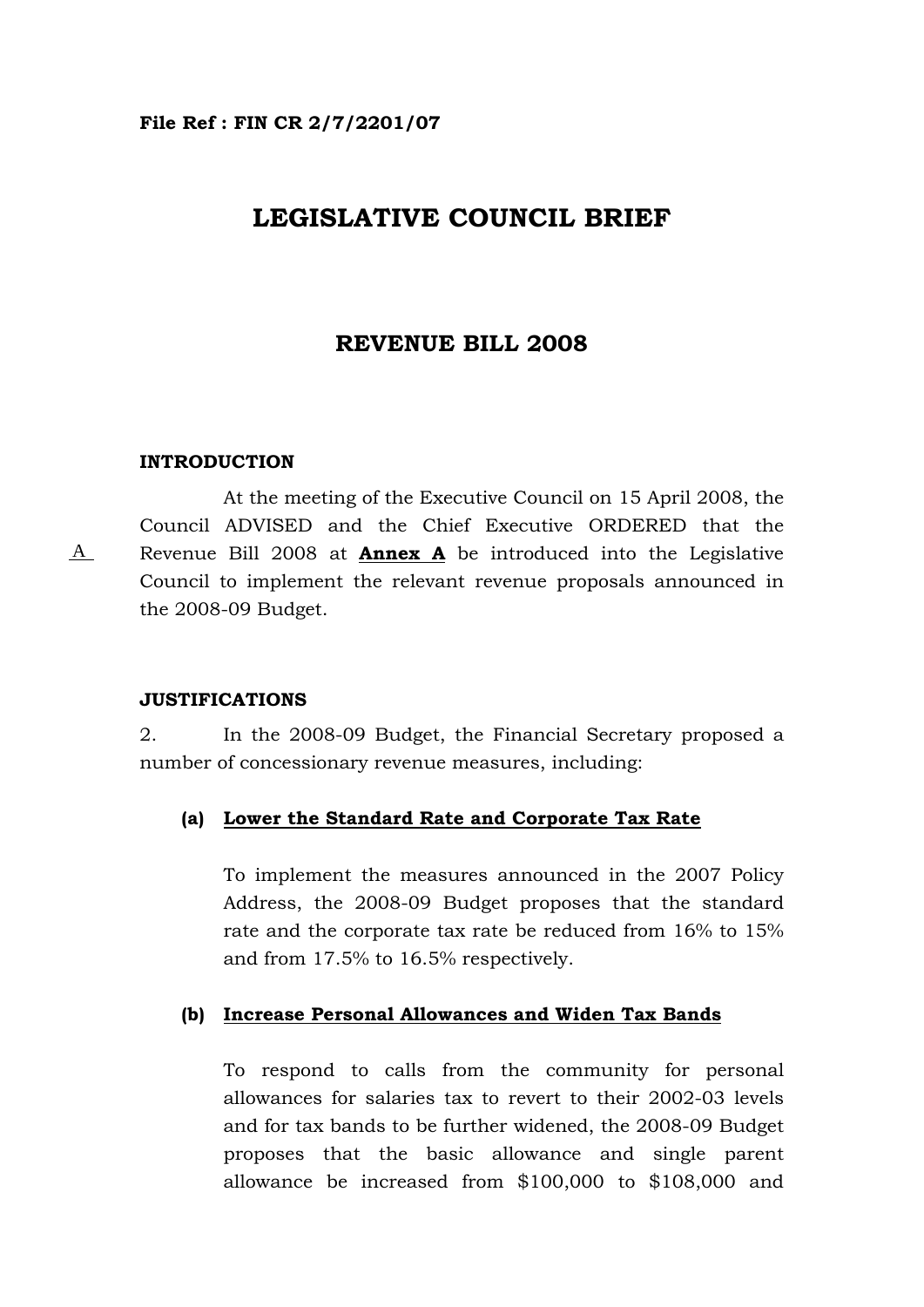married person's allowance from \$200,000 to \$216,000. It also proposes that each tax band be widened from \$35,000 to \$40,000.

# **(c) Increase Deduction Ceiling for Approved Charitable Donations**

To encourage more generous donations to approved charitable bodies, the 2008-09 Budget proposes that the deduction ceiling for approved charitable donations under profits tax, salaries tax and tax under personal assessment be raised from 25% to 35% of assessable profits/ income.

# **(d) More Concessionary Profits Tax Deduction for Capital Expenditure on Environment-friendly Facilities**

To encourage businesses to use environment-friendly equipment, the 2008-09 Budget proposes a 100% profits tax deduction for capital expenditure on environment-friendly machinery and equipment in the first year of purchase. For environment-friendly installations mainly ancillary to buildings, the Budget proposes that the depreciation period be shortened from the usual 25 years to five years.

## **(e) One-off Tax Reduction for 2007-08**

In the light of our healthy fiscal position, the 2008-09 Budget proposes a one-off reduction of salaries tax, tax under personal assessment, profits tax and property tax for 2007-08 by 75%, subject to a ceiling of \$25,000 for each case. The reduction will be reflected in the taxpayer's final tax payable for 2007-08.

## **(f) Waive the Hotel Accommodation Tax**

To promote inbound tourism and enhance the competitiveness of our hotel industry, the 2008-09 Budget proposes waiving the hotel accommodation tax.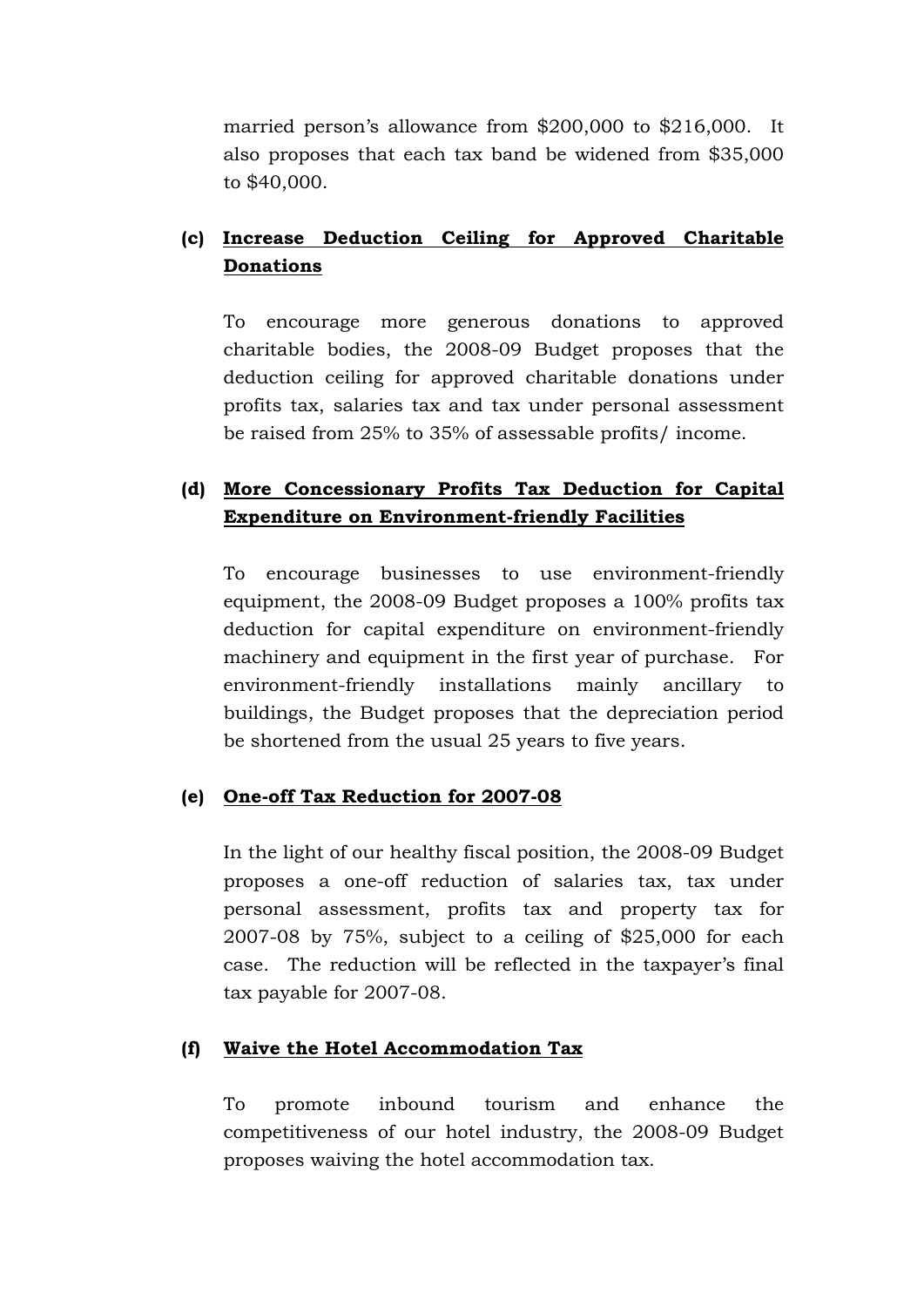3. To give effect to the above concessionary revenue measures, we propose to introduce into the Legislative Council the Revenue Bill 2008.

## **Revenue Bill 2008**

4. The Revenue Bill 2008 seeks to amend the Inland Revenue Ordinance (Cap. 112) and the Hotel Accommodation Tax Ordinance (Cap. 348) to implement the Budget proposals set out at paragraph 2 above.

5. While the proposed one-off tax reduction (i.e. paragraph 2(e) above) applies in relation to the year of assessment 2007-08, the other proposed concessionary revenue measures under the Inland Revenue Ordinance (i.e. paragraph 2(a) to (d) above) apply in relation to the year of assessment 2008-09. The proposed waiver of the hotel accommodation tax (i.e. paragraph 2(f) above) will take effect on 1 July 2008 in order to allow adequate advance notice for hotel operators to adjust their billing system.

## **OTHER OPTIONS**

6. We must amend the existing legislation in order to bring the relevant revenue proposals into effect. There are no other options.

## **THE BILL**

## **Revenue Bill 2008**

7. The main purposes of the Revenue Bill 2008 are to amend the Inland Revenue Ordinance (Cap. 112) to give effect to the proposals relating to salaries tax, tax charged under personal assessment, profits tax and property tax, and to amend the Hotel Accommodation Tax Ordinance (Cap. 348) to waive the hotel accommodation tax announced in the 2008-09 Budget. The Bill is divided into four Parts:

(a) Part 1 (clauses 1 and 2) contains preliminary provisions;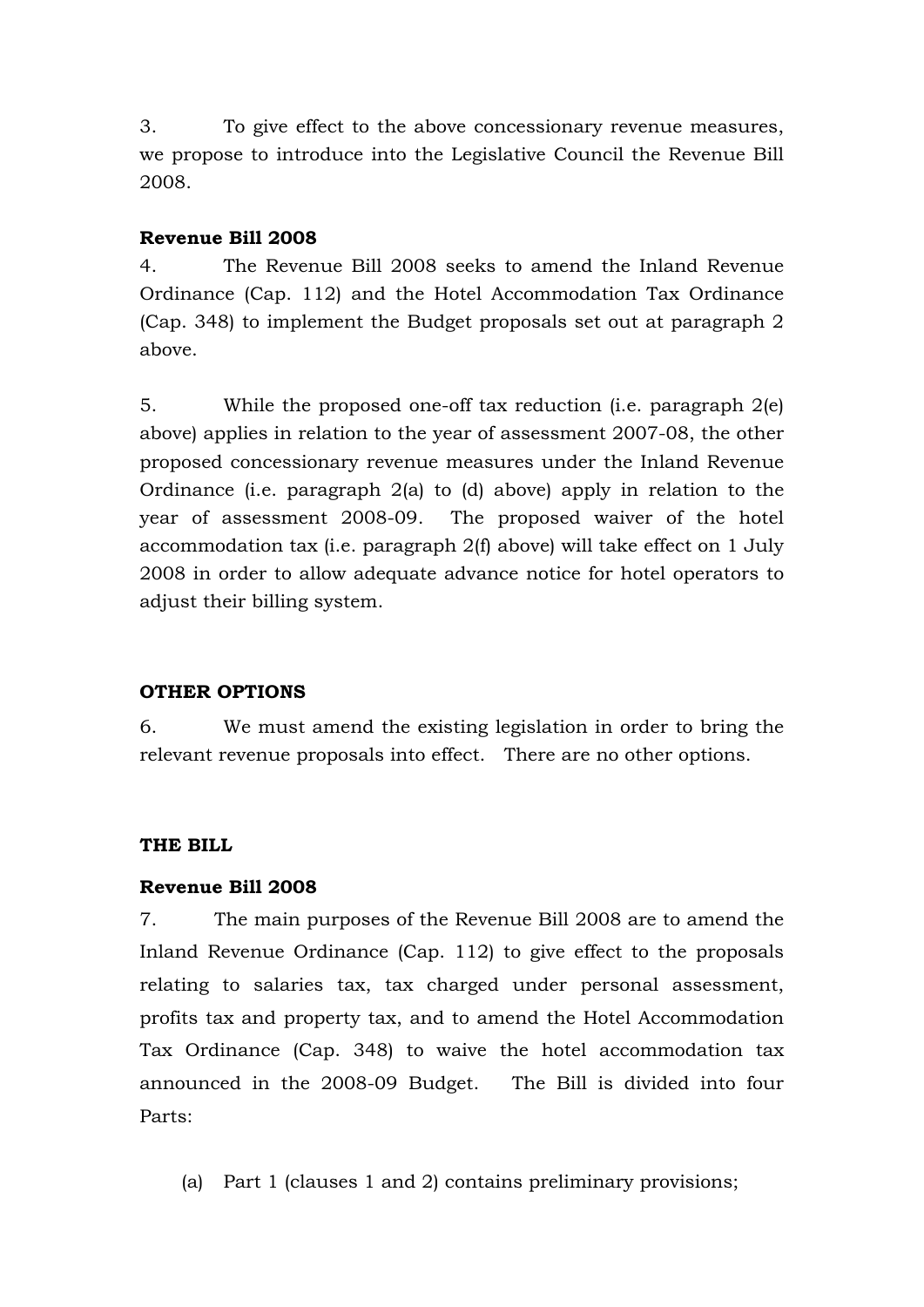- (b) Part 2 (clauses 3 to 11) amends the Inland Revenue Ordinance (Cap. 112);
- (c) Part 3 (clauses 12 to 14) amends the Hotel Accommodation Tax Ordinance (Cap. 348); and
- (d) Part 4 (clauses 15 to 19) contains transitional provisions.

## **LEGISLATIVE TIMETABLE**

| 8. | The legislative timetable will be as follows -              |                |  |  |  |
|----|-------------------------------------------------------------|----------------|--|--|--|
|    | Publication in the Gazette                                  | 25 April 2008  |  |  |  |
|    | First Reading and commencement<br>of Second Reading debate  | 7 May 2008     |  |  |  |
|    | Resumption of Second Reading<br>debate, committee stage and |                |  |  |  |
|    | Third Reading                                               | To be notified |  |  |  |

### **IMPLICATIONS OF THE PROPOSAL**

9. The proposal has financial, economic, civil service and sustainability implications as set out in **Annex B**. The proposal is in conformity with the Basic Law, including the provisions concerning human rights. The proposal will not affect the binding effect of the existing provisions of the Inland Revenue Ordinance and the Hotel Accommodation Tax Ordinance and their subsidiary legislation. It has no productivity or environmental implications.

## **PUBLIC CONSULTATION**

B

10. The Financial Secretary conducted consultations with Legislative Council Members, various business and professional bodies, as well as the general public during the formulation of the 2008-09 Budget. Their views have been taken into account in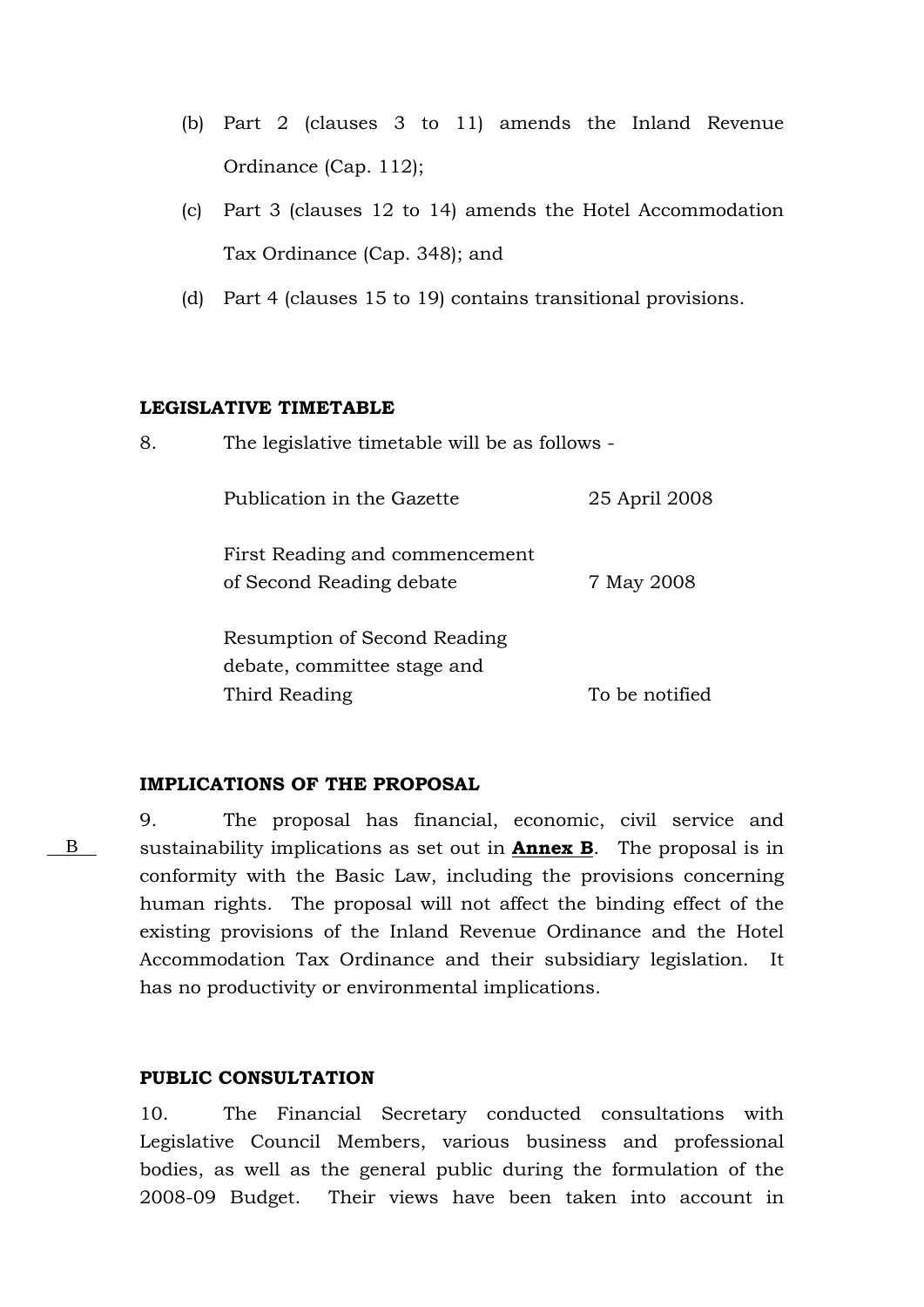formulating these proposals.

# **PUBLICITY**

11. A press release will be issued. A spokesman will be available to answer media and public enquiries.

# **ENQUIRY**

12. In case of enquiries about this brief, please contact Mr Kenneth Cheng, Principal Assistant Secretary for Financial Services and the Treasury (Treasury), at 2810 2370.

Financial Services and the Treasury Bureau April 2008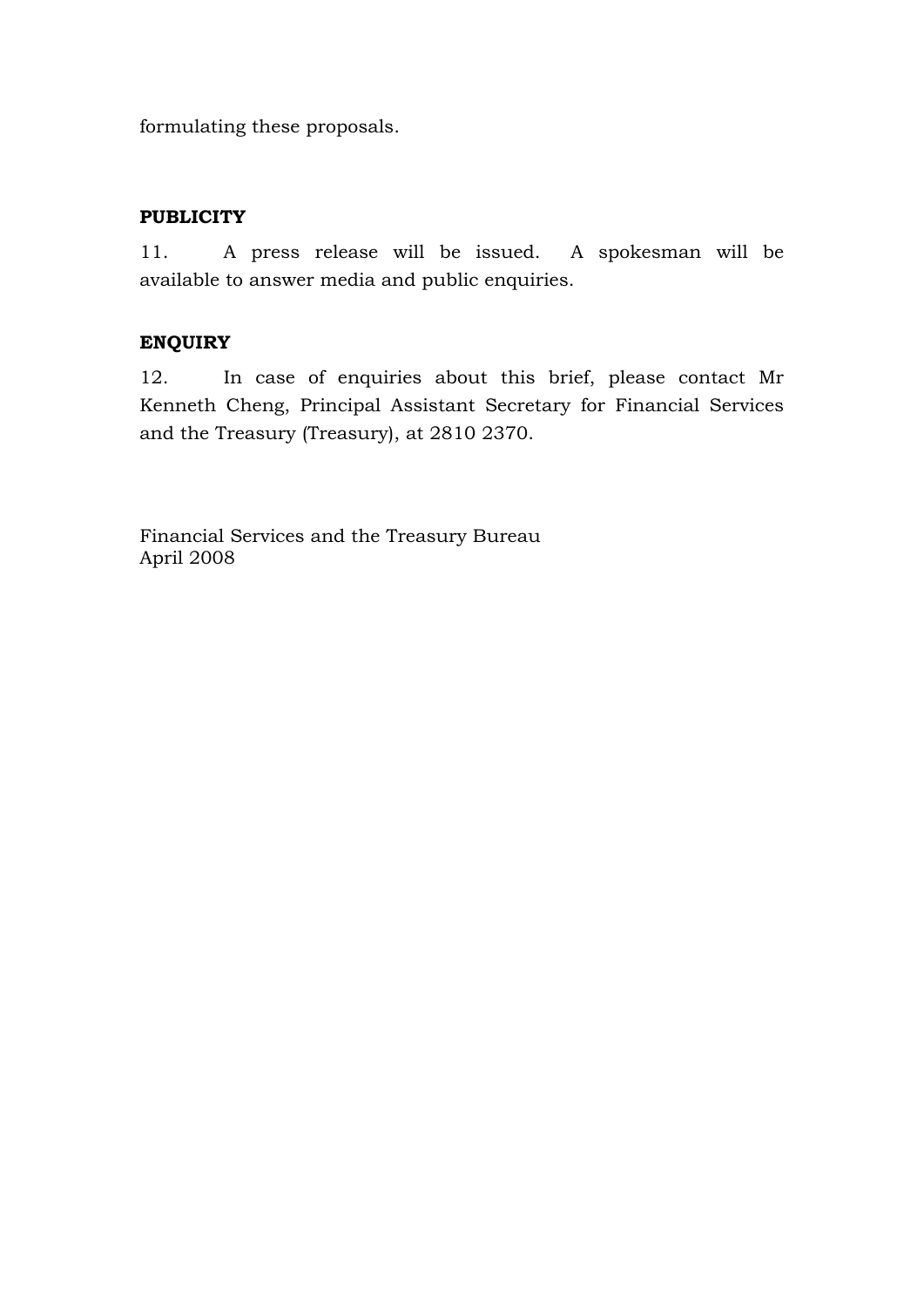# **Annex A**

## **REVENUE BILL 2008**

## **CONTENTS**

Clause **Page** 

## PART 1

#### PRELIMINARY

| 1. | Short title  |  |
|----|--------------|--|
| 2. | Commencement |  |

## PART 2

### AMENDMENTS TO INLAND REVENUE ORDINANCE

| $3$ . | Approved charitable donations                                                                                          | 1  |
|-------|------------------------------------------------------------------------------------------------------------------------|----|
| 4.    | Sections added                                                                                                         |    |
|       | 16H. Definitions and general provisions<br>applicable to this section and<br>sections 16I, 16J and 16K                 | 3  |
|       | 16I. Deductions for specified capital<br>expenditure incurred in relation<br>to environmental protection<br>facilities | 6  |
|       | 16J. Proceeds of sale of environmental<br>protection facilities to be<br>treated as trading receipts                   | 7  |
|       | 16K. Environmental protection<br>facilities owned as at<br>commencement date                                           | 11 |
| 5.    | Approved charitable donations                                                                                          | 14 |
| б.    | Section added                                                                                                          |    |
|       | 90. Reduction of taxes for year of<br>assessment 2007/08                                                               | 14 |
| 7.    | Standard rate                                                                                                          | 15 |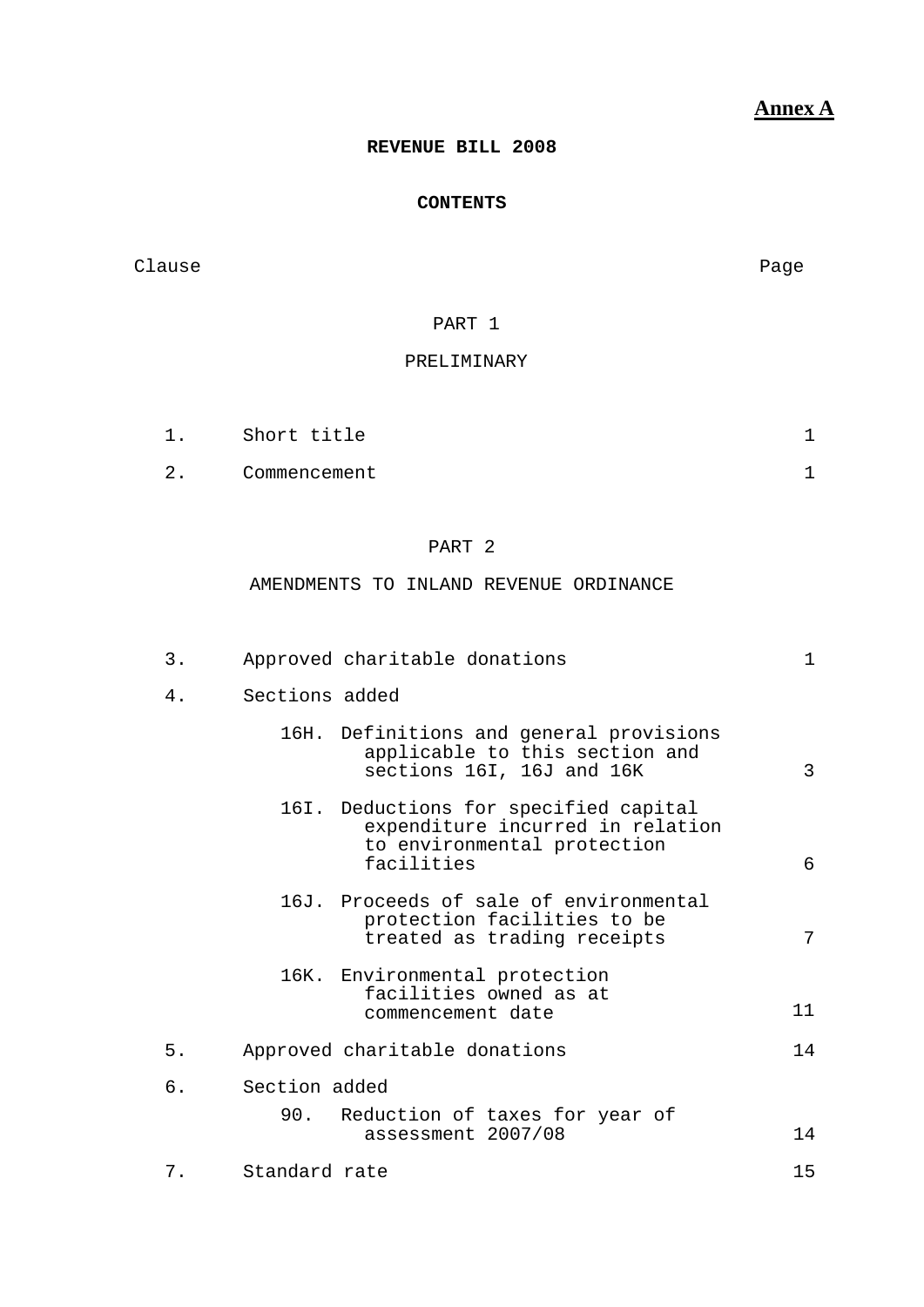| 8.  | Rates                     |                                              | 15 |
|-----|---------------------------|----------------------------------------------|----|
| 9.  | Allowances                |                                              | 16 |
| 10. | corporation               | Rate of profits tax in respect of a          | 17 |
| 11. | Schedules 17 and 18 added |                                              |    |
|     | Schedule 17               | Environmental protection<br>facilities       | 18 |
|     | Schedule 18               | Reduction of taxes for<br>year of assessment |    |

2007/08 20

### PART 3

AMENDMENTS TO HOTEL ACCOMMODATION TAX ORDINANCE

| 12. | Tax on accommodation charges |                                                | 23 |
|-----|------------------------------|------------------------------------------------|----|
| 13. | Collector                    | Tax to be paid and returns made to             | 23 |
| 14. | Schedule added               |                                                |    |
|     | Schedule                     | Rate specified for<br>purposes of section 3(1) | 24 |

## PART 4

## TRANSITIONAL PROVISIONS

| 15. | Interpretation                                                                                | 2.4 |
|-----|-----------------------------------------------------------------------------------------------|-----|
| 16. | Allowances granted for current year of<br>assessment                                          | 24  |
| 17. | Applications for holding over payment of<br>provisional salaries tax on additional<br>grounds | 25  |
| 18. | Applications for holding over payment of<br>provisional profits tax on additional<br>grounds  | 28  |
| 19. | Applications under section 17 or 18:<br>general provisions                                    | 29  |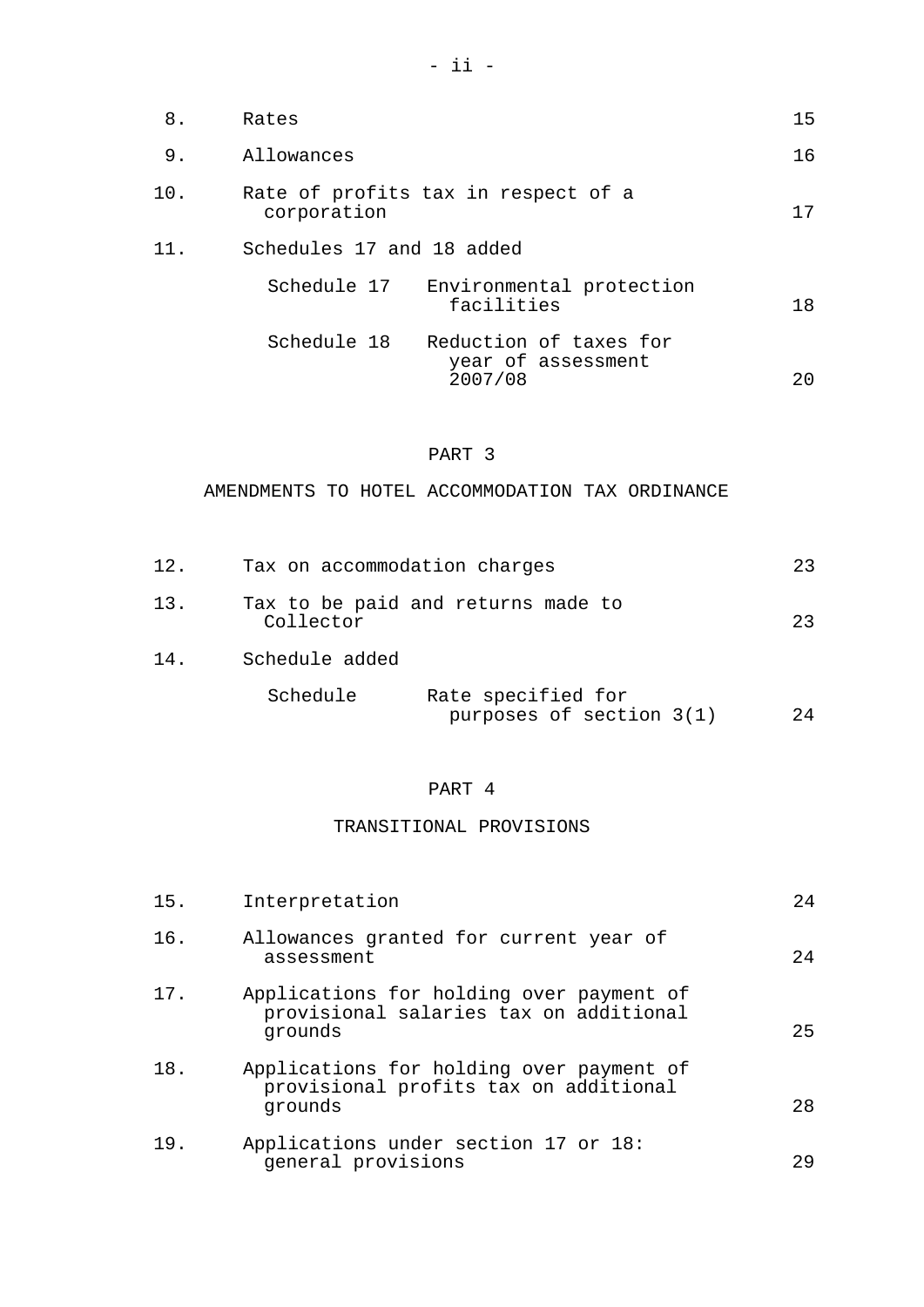### A BILL

To

Amend the Inland Revenue Ordinance and the Hotel Accommodation Tax Ordinance to give effect to certain proposals in the Budget introduced by the Government for the 2008-2009 financial year, and to provide for related matters.

Enacted by the Legislative Council.

#### PART 1

#### PRELIMINARY

#### **1. Short title**

This Ordinance may be cited as the Revenue Ordinance 2008.

#### **2. Commencement**

 (1) This Ordinance, except Part 3, shall come into operation on the day on which this Ordinance is published in the Gazette.

(2) Part 3 shall come into operation on 1 July 2008.

### PART 2

AMENDMENTS TO INLAND REVENUE ORDINANCE

#### **3. Approved charitable donations**

 (1) The heading of section 16D of the Inland Revenue Ordinance (Cap. 112) is amended by adding "**(Part IV)**" after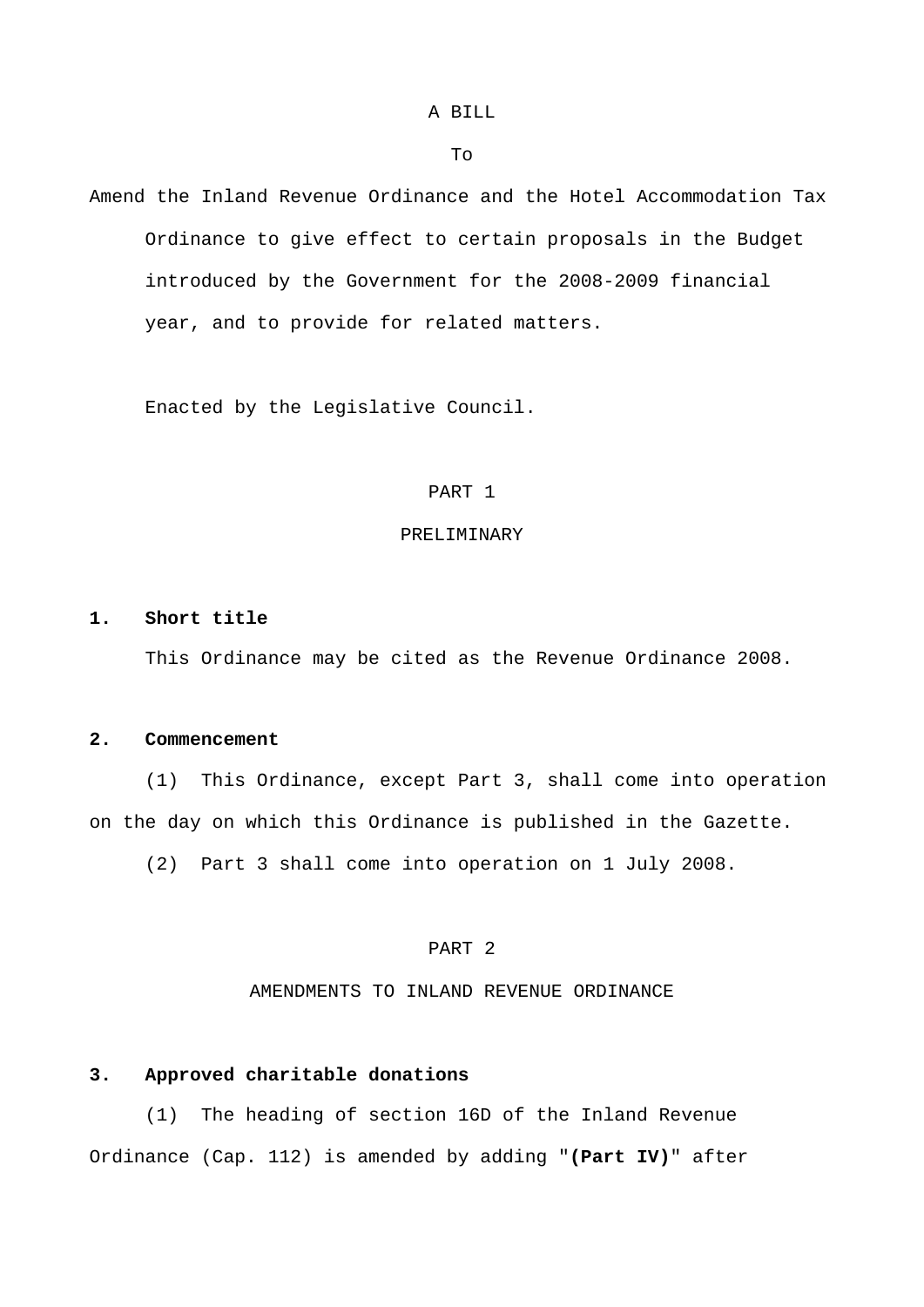"**donations**".

 (2) Section 16D(2) is amended by repealing "for any year of assessment".

 (3) Section 16D(2)(a) is amended by adding "for any year of assessment," before "any sum".

 (4) Section 16D(2)(aa) is amended by adding "for any year of assessment," before "any sum".

 (5) Section 16D(2)(b) is repealed and the following substituted –

- "(b) for any year of assessment up to and including the year of assessment commencing on 1 April 2002, a sum in excess of 10% of the balance of that person's assessable profits after making any adjustment for the allowances and charges provided under Part VI;
	- (c) for the year of assessment commencing on 1 April 2003 or any subsequent year of assessment up to and including the year of assessment commencing on 1 April 2007, a sum in excess of 25% of the balance of that person's assessable profits after making any adjustment for the allowances and charges provided under Part VI;
	- (d) for any year of assessment commencing on or after 1 April 2008, a sum in excess of 35% of the balance of that person's assessable profits after making any adjustment for the allowances and charges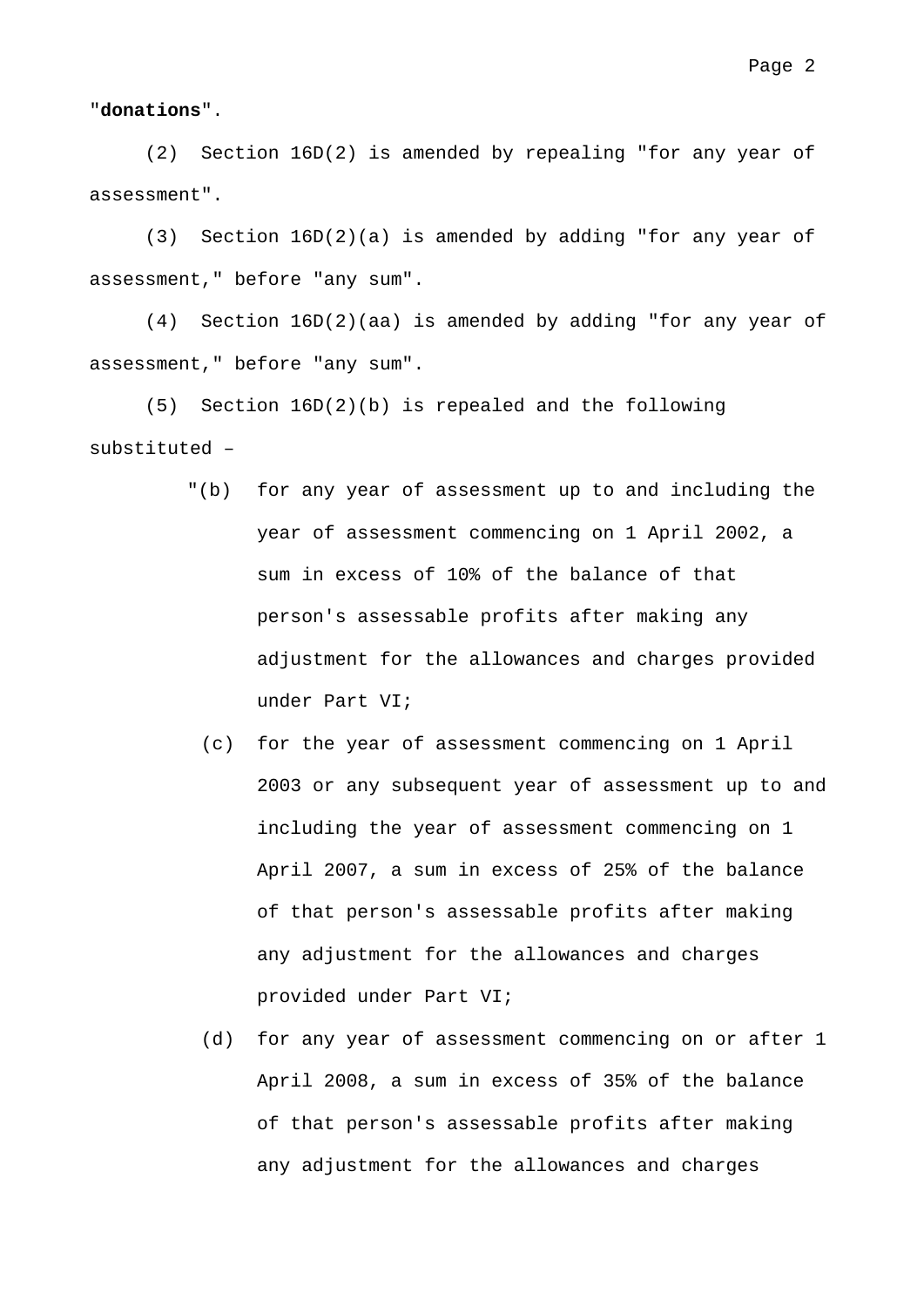provided under Part VI.".

#### **4. Sections added**

The following are added -

## "**16H. Definitions and general provisions applicable to this section and sections 16I, 16J and 16K**

(1) In this section and sections 16I, 16J and 16K –

"building or structure" (建築物或構築物) means –

- (a) any commercial building or structure as defined in section 40(1); or
- (b) any industrial building or structure as defined in section 40(1);

"capital expenditure" (資本開支) has the meaning assigned to

it by section 40(1);

"commencement date" (生效日期) means the date on which section

16I comes into operation;

"environmental protection facility" (環保設施) means –

(a) any environmental protection machinery; or

(b) any environmental protection installation; "environmental protection installation" (環保裝置) means any

installation, or part of any installation, that is specified in Part 2 of Schedule 17 and forms a building or structure;

"environmental protection machinery" (環保機械) –

(a) means any machinery or plant that is specified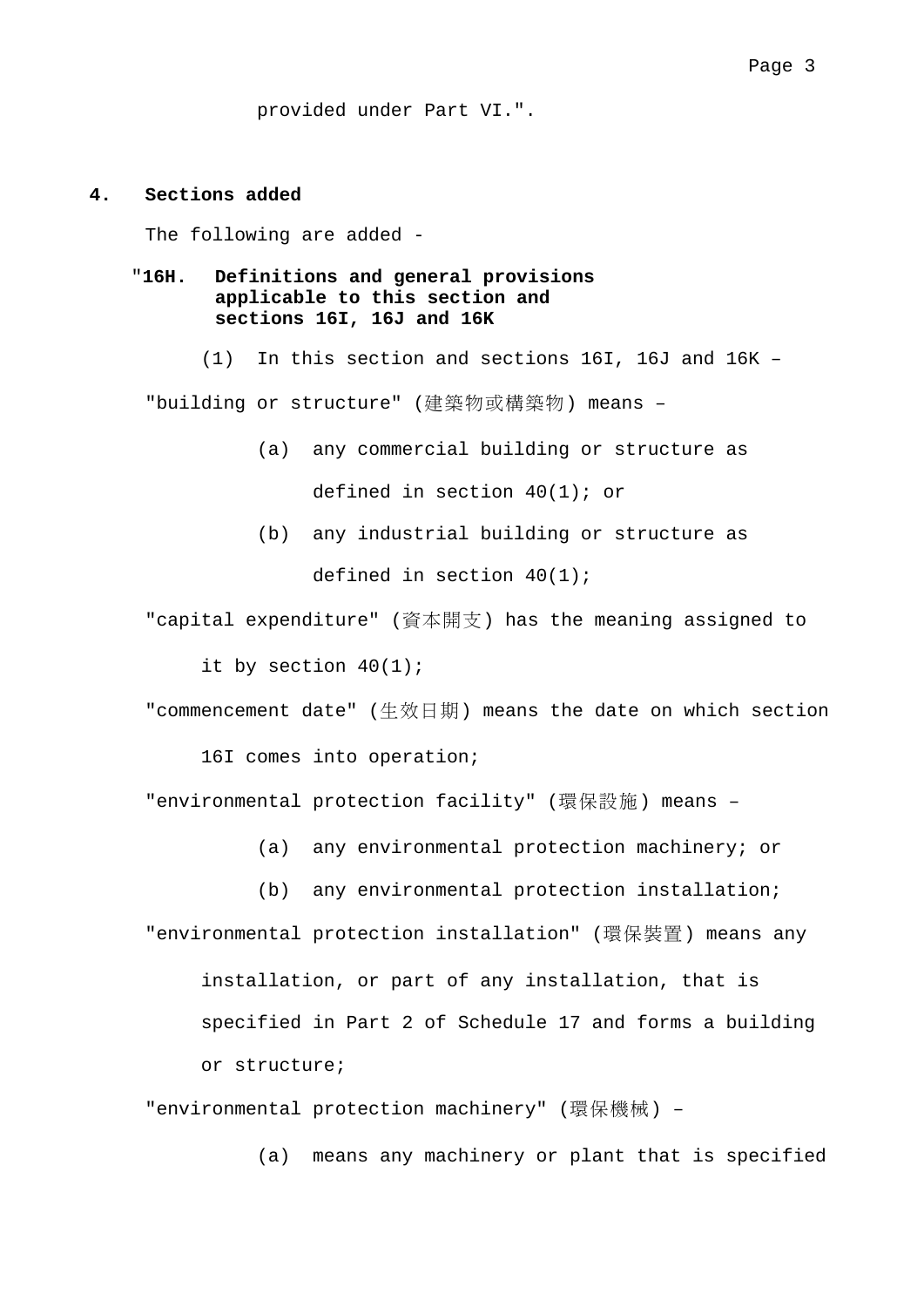in Part 1 of Schedule 17; but

- (b) does not include any machinery or plant in which any person holds rights as a lessee under a lease;
- "relevant interest" (有關權益) has the meaning assigned to it by section  $40(1)$ ;
- "relevant proceeds of sale" (有關售賣得益), in relation to an environmental protection facility in respect of which a deduction has been allowed under section 16I, means –
	- (a) if section 16I(4) does not apply, the proceeds of sale of the facility; or
	- (b) if section 16I(4) applies, such part of the proceeds of sale of the facility as is proportionate to the extent to which the deduction has been allowed;
- "residue of expenditure" (開支剩餘額) has the meaning assigned to it by section  $40(1)$ ;

"specified capital expenditure" (指明資本開支) –

- (a) means any capital expenditure incurred on
	- (i) the provision of any environmental protection machinery; or
	- (ii) the construction of any environmental protection installation; but

(b) does not include -

 (i) any capital expenditure that may be deducted under any other section of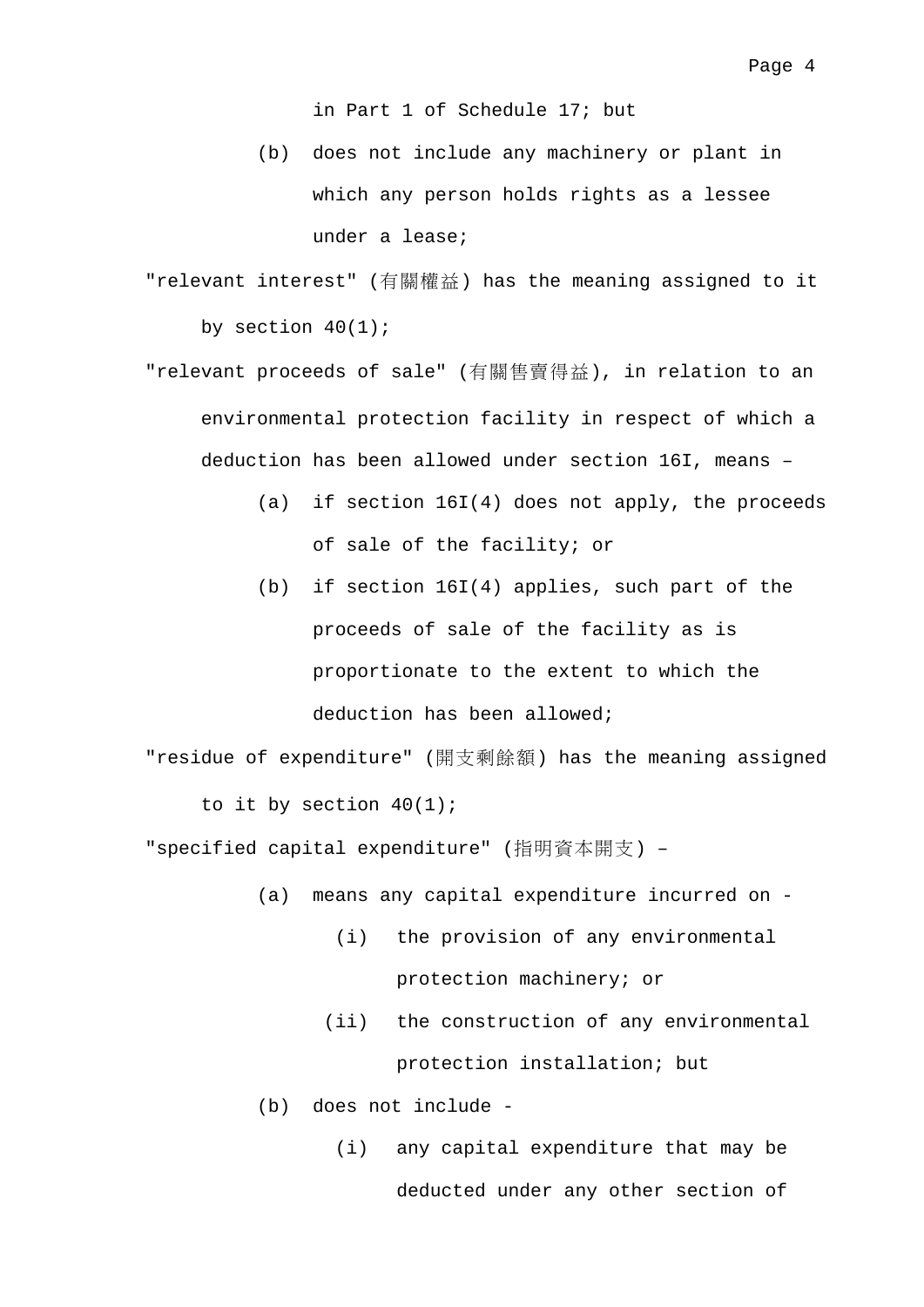this Part; or

 (ii) any capital expenditure incurred under a hire-purchase agreement;

"unallowed amount" (未獲容許扣除款額), in relation to an environmental protection installation in respect of which a deduction has been allowed under section 16I and which is subsequently sold, means –

- (a) if section 16I(4) does not apply, the amount of specified capital expenditure incurred in relation to the installation that is still unallowed as at the time of the sale; or
- (b) if section 16I(4) applies, such part of the amount referred to in paragraph (a) as is proportionate to the extent to which the deduction has been allowed.
- (2) In this section and section 16K
	- (a) a reference to capital expenditure incurred on the provision of any environmental protection machinery or any machinery or plant includes capital expenditure incurred on alterations to an existing building incidental to the installation of that environmental protection machinery or that machinery or plant, as the case may be; and
	- (b) a reference to capital expenditure incurred on the construction of any environmental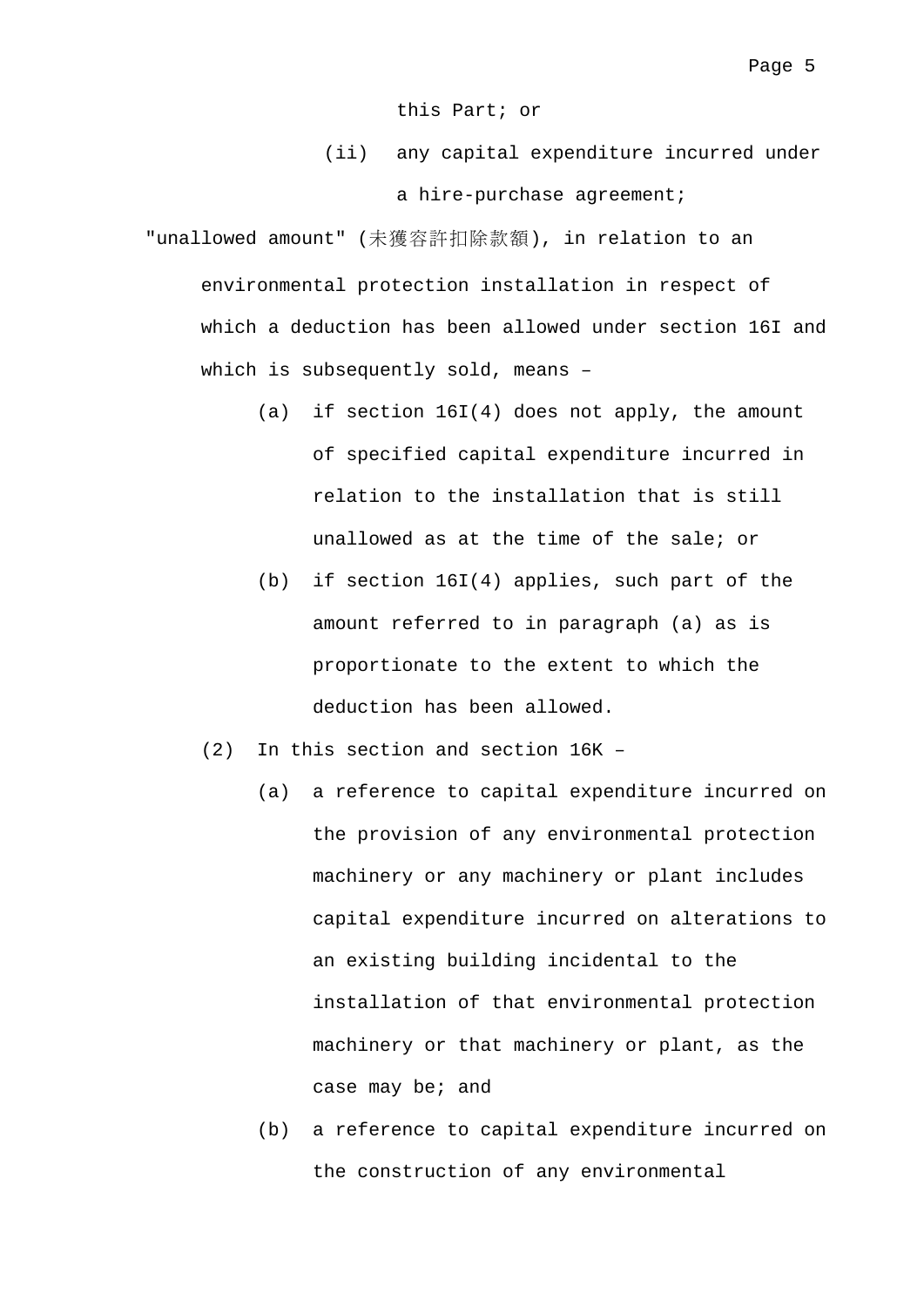protection installation or any building or structure does not include any expenditure incurred on the acquisition of, or of rights in or over, any land.

(3) The Secretary for Financial Services and the Treasury may, after consultation with the Director of Environmental Protection, by notice published in the Gazette, amend Schedule 17.

## **16I. Deductions for specified capital expenditure incurred in relation to environmental protection facilities**

(1) Notwithstanding section 17, this section applies in ascertaining the profits from any trade, profession or business in respect of which a person is chargeable to tax under this Part for any year of assessment (referred to in this section as "that year of assessment").

(2) Any specified capital expenditure incurred by the person during the basis period for that year of assessment in relation to any environmental protection machinery shall be deducted.

(3) Any specified capital expenditure incurred by the person during the basis period for that year of assessment in relation to any environmental protection installation shall be deducted as follows -

> (a) 20% shall be deducted for that year of assessment; and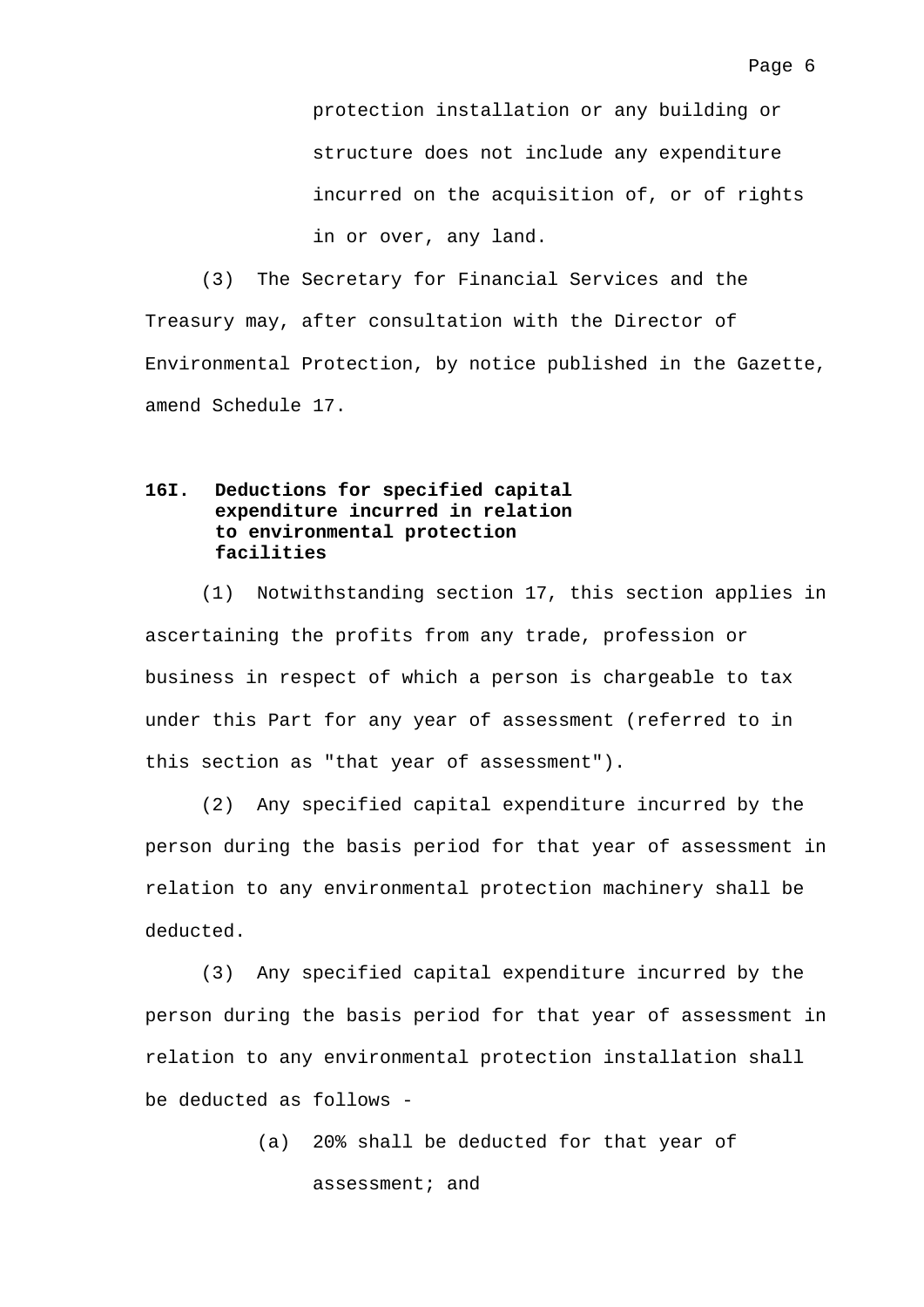(b) the remaining part shall be deducted by 4 equal amounts, one for each of the next succeeding 4 years of assessment, so long as the installation has not been sold at the end of the basis period for the year of assessment concerned.

(4) If an environmental protection facility is used partly in the production of profits chargeable to tax under this Part and partly for any other purposes, the amount that shall be deducted under subsection (2) or (3) is the amount of specified capital expenditure that is proportionate to the extent of the use of the facility in the production of those profits.

(5) A person is not entitled to the allowances under Part VI in respect of any specified capital expenditure if a deduction for any part of the expenditure is allowed under this section.

(6) For the purposes of this section, any specified capital expenditure incurred for the purposes of a trade, profession or business by a person about to carry on the trade, profession or business shall be treated as if it had been incurred by that person on the first day on which he carries on the trade, profession or business.

## **16J. Proceeds of sale of environmental protection facilities to be treated as trading receipts**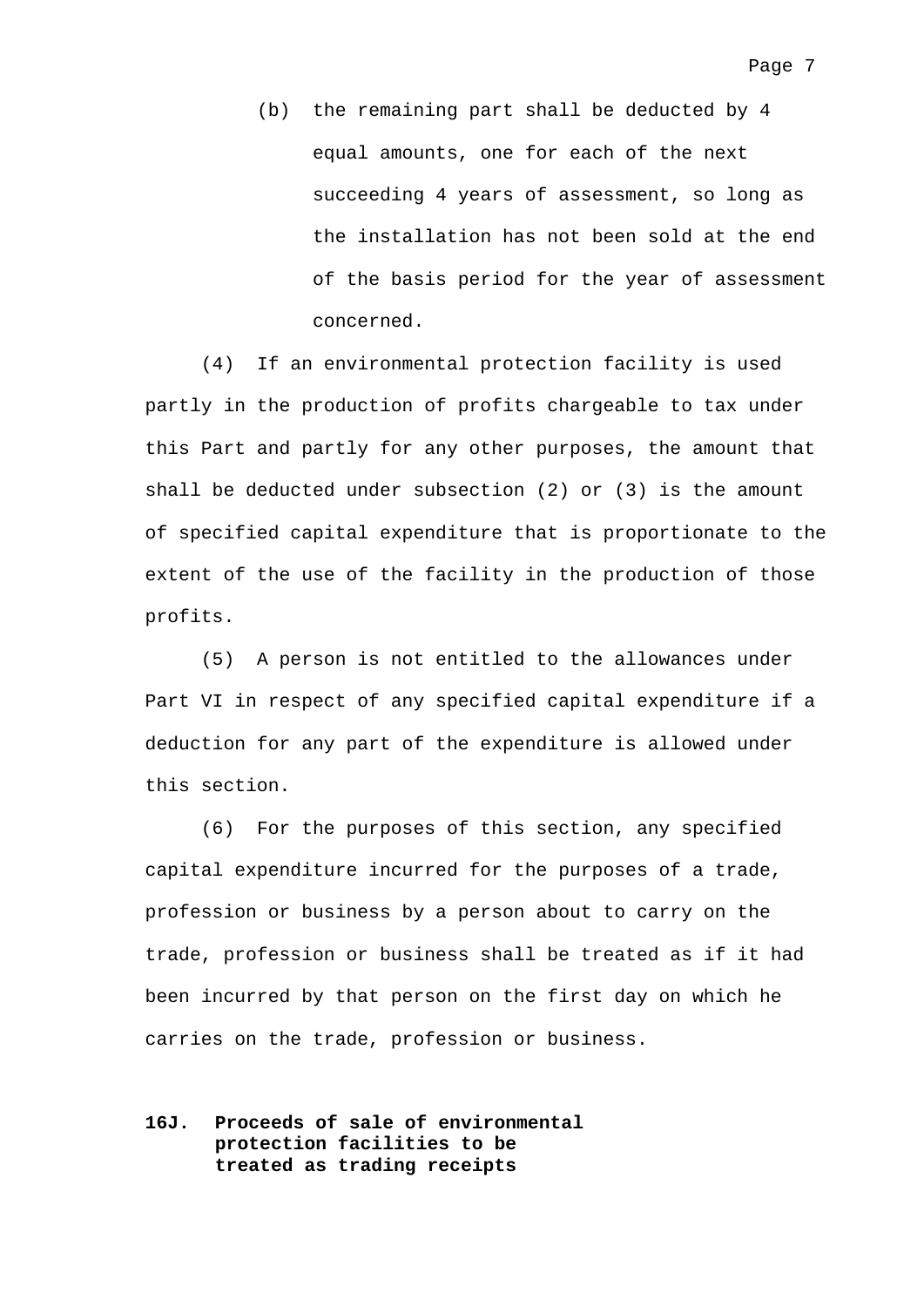(1) This section applies notwithstanding the exclusion relating to the sale of capital assets in section 14.

(2) If any environmental protection machinery in respect of which a deduction has been allowed under section 16I in ascertaining the profits from a trade, profession or business is subsequently sold, the relevant proceeds of sale shall, to the extent that they are not chargeable to tax under any other section of this Part and do not exceed the amount of the deduction, be treated as a trading receipt of the trade, profession or business, arising in or derived from Hong Kong and accruing –

- (a) at the time of the sale; or
- (b) if the sale occurs on or after the date on which the trade, profession or business is permanently discontinued, immediately before the date of discontinuance.

(3) If any environmental protection installation in respect of which a deduction has been allowed under section 16I in ascertaining the profits from a trade, profession or business is subsequently sold -

- (a) if there is an unallowed amount that exceeds the relevant proceeds of sale, the excess shall be deducted for the year of assessment in the basis period for which the sale occurs;
- (b) if there is an unallowed amount but the relevant proceeds of sale exceed that amount,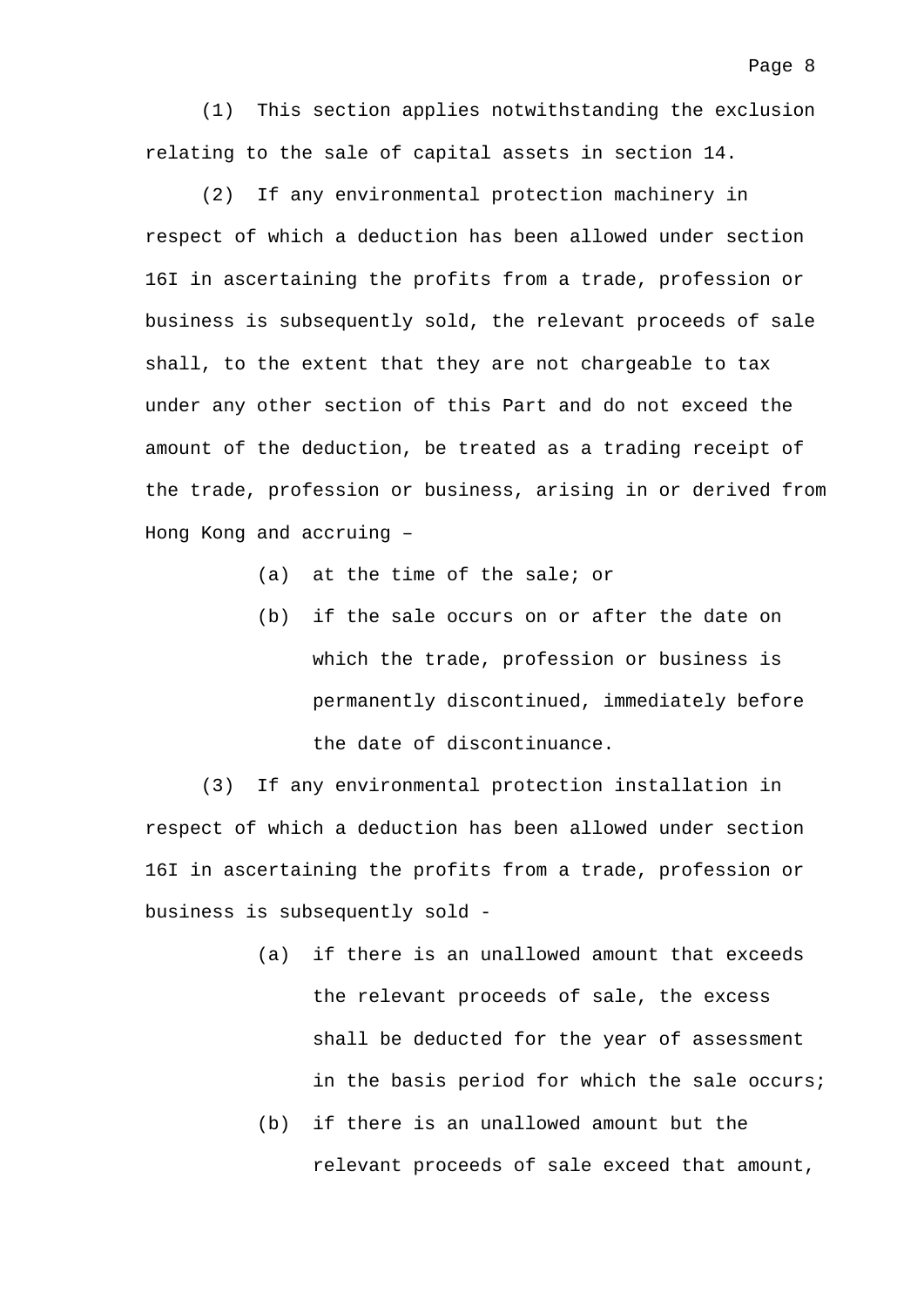the excess shall, to the extent that it is not chargeable to tax under any other section of this Part and does not exceed the amount of the deduction, be treated as a trading receipt of the trade, profession or business, arising in or derived from Hong Kong and accruing –

- (i) at the time of the sale; or (ii) if the sale occurs on or after the date on which the trade, profession or business is permanently discontinued, immediately before the date of discontinuance; or
- (c) if there is not an unallowed amount, the relevant proceeds of sale shall, to the extent that they are not chargeable to tax under any other section of this Part and do not exceed the amount of the deduction, be treated as a trading receipt of the trade, profession or business, arising in or derived from Hong Kong and accruing –
	- (i) at the time of the sale; or
	- (ii) if the sale occurs on or after the date on which the trade, profession or business is permanently discontinued, immediately before the date of discontinuance.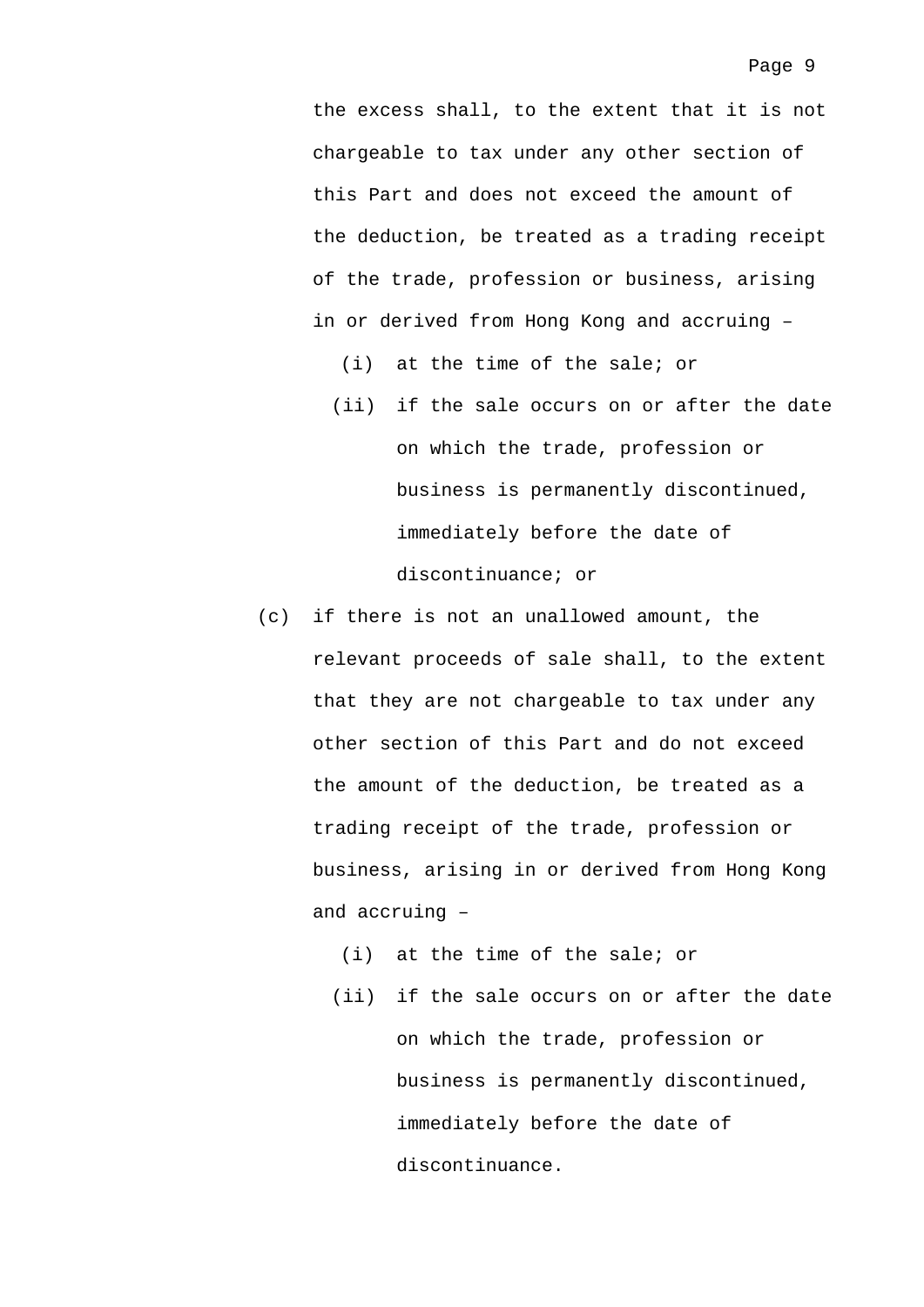(4) If, in relation to the sale of an environmental protection facility as referred to in subsection (2) or (3) -

- (a) the buyer is a person over whom the seller has control;
- (b) the seller is a person over whom the buyer has control;
- (c) both the seller and the buyer are persons over both of whom some other person has control; or
- (d) the sale is between a husband and his wife,

not being a wife living apart from her husband, the Commissioner shall, if he is of the opinion that the sale price of the facility does not represent its true market value at the time of the sale, determine such true market value, and the amount so determined shall, for the purposes of subsection (2) or (3), as the case may be, be treated as the proceeds of that sale.

(5) For the purposes of subsections (2) and (3), if an environmental protection facility in respect of which a deduction has been allowed to a person under section 16I is subsequently destroyed –

- (a) the facility shall be treated as if it had been sold immediately before the destruction; and
- (b) any insurance money or other compensation of any description received by the person in respect of the destruction and any money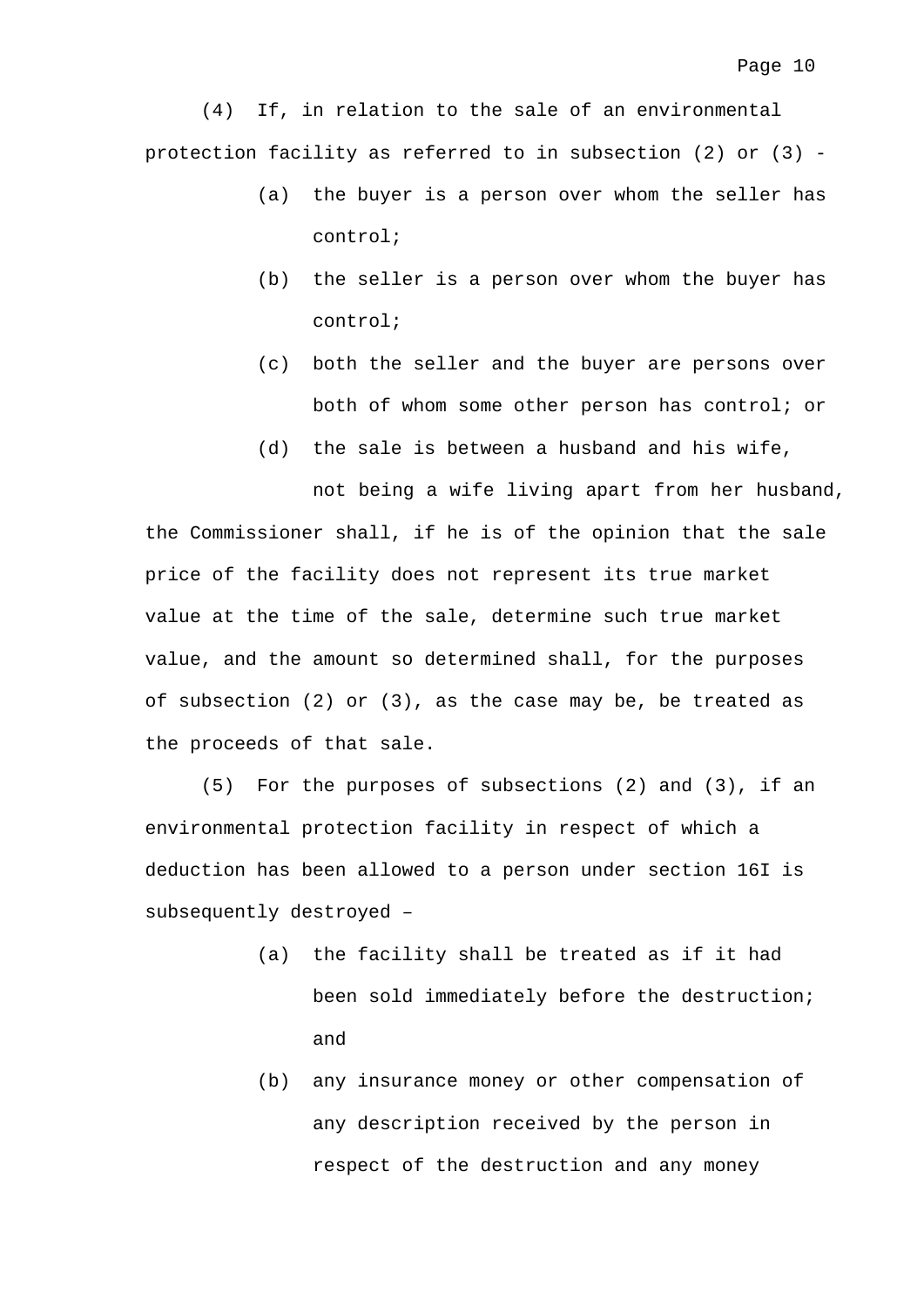received by him in respect of the remains of the facility shall be treated as the proceeds of that sale.

(6) For the purposes of this section, a reference to the time of the sale, in relation to an environmental protection facility, shall be construed as a reference to the time of completion of the sale of the facility, or the time when possession of the facility is given, whichever is the earlier.

## **16K. Environmental protection facilities owned as at commencement date**

(1) Subject to subsection (7), if, immediately before the commencement date, a person owned and had in use any machinery or plant that is environmental protection machinery, that person shall, for the purposes of section 16I, be deemed to have incurred, on the commencement date, specified capital expenditure in relation to that machinery or plant.

(2) Subject to subsection (7), if, immediately before the commencement date, a person owned and had in use any machinery or plant that would otherwise have qualified as environmental protection machinery but for the fact that that machinery or plant does not comply with the registration or other requirements under Part 1 of Schedule 17, that person shall, for the purposes of section 16I, be deemed to have incurred specified capital expenditure in relation to that machinery or plant on the date on which the registration or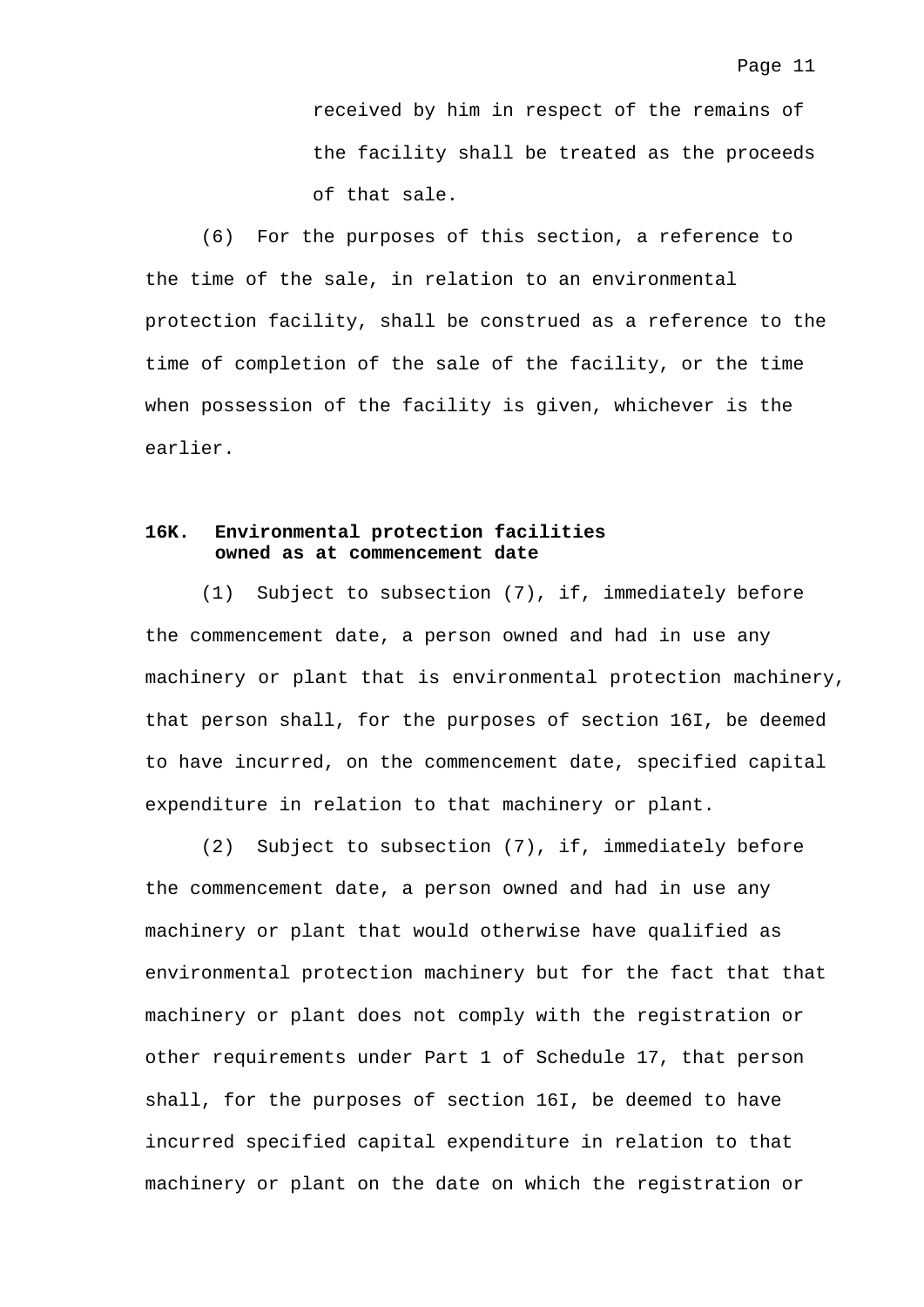other requirements are complied with.

(3) The specified capital expenditure deemed to have been incurred by a person in relation to any machinery or plant under subsection (1) or (2) shall be the capital expenditure incurred on the provision of that machinery or plant reduced by the aggregate of -

- (a) the amount of the initial allowances, if any, under section  $37(1)$ ,  $37A(1)$  or  $39B(1)$ ; and
- (b) the amount of the annual allowances, if any, under section 37(2), 37A(3) or 39B(2),

made to the person in respect of the capital expenditure in all prior years of assessment.

- (4) Subject to subsection (7), if
	- (a) immediately before the commencement date, a person is entitled to an interest in any building or structure that is an environmental protection installation; and
	- (b) that interest is the relevant interest in relation to the capital expenditure incurred on the construction of that building or structure,

that person shall, for the purposes of section 16I, be deemed to have incurred, on the commencement date, specified capital expenditure in relation to that building or structure.

- (5) Subject to subsection (7), if
	- (a) immediately before the commencement date, a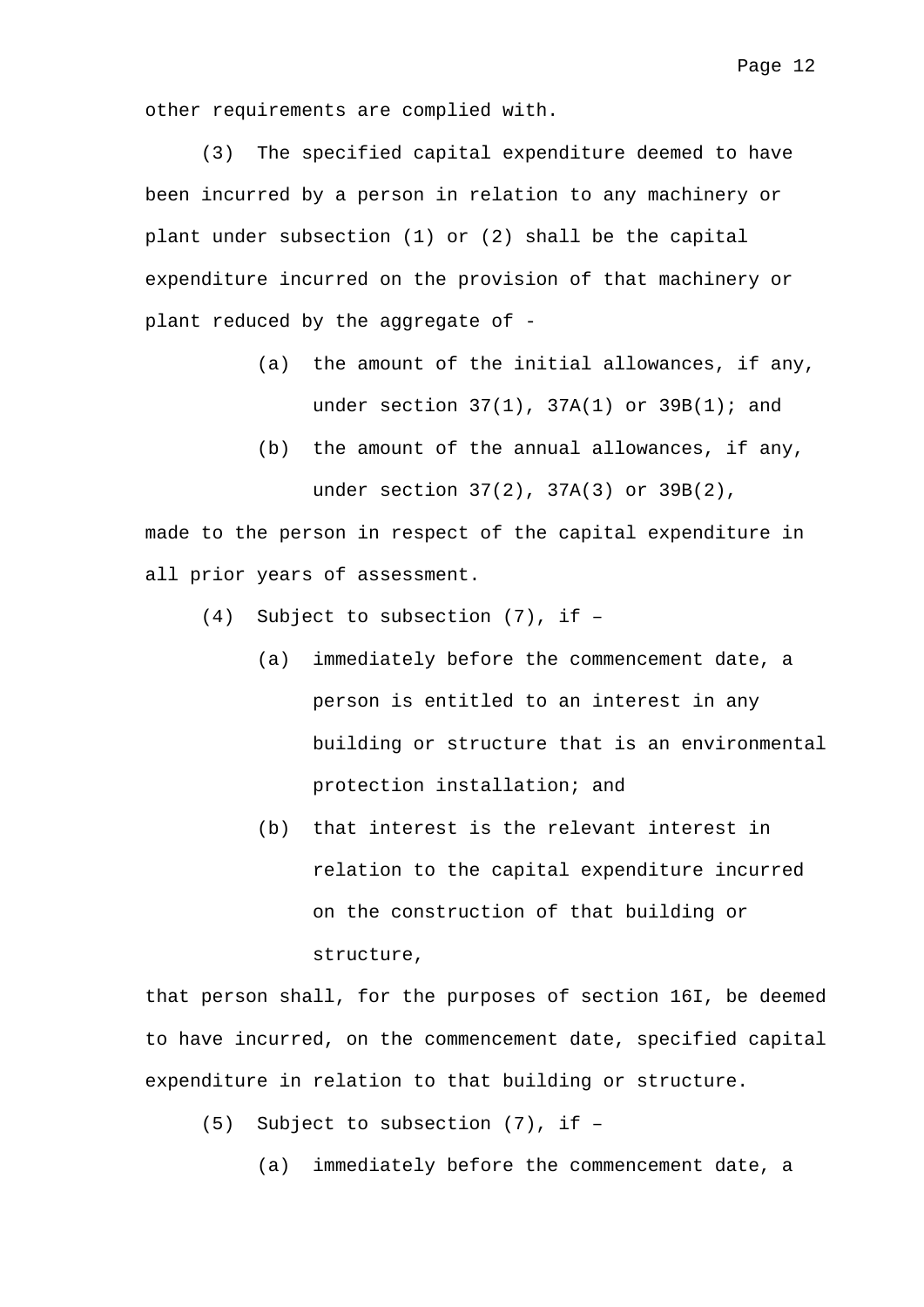person is entitled to an interest in any building or structure that would otherwise have qualified as an environmental protection installation but for the fact that that building or structure does not comply with the registration requirement under Part 2 of Schedule 17; and

(b) that interest is the relevant interest in relation to the capital expenditure incurred on the construction of that building or structure,

that person shall, for the purposes of section 16I, be deemed to have incurred specified capital expenditure in relation to that building or structure on the date on which the registration requirement is complied with.

(6) The specified capital expenditure deemed to have been incurred in relation to any building or structure under subsection (4) or (5) shall be the residue of expenditure in relation to that building or structure immediately before the commencement date, or the residue of expenditure in relation to that building or structure immediately before the date on which the registration requirement under Part 2 of Schedule 17 is complied with, whichever is applicable.

(7) Where a person is deemed to have incurred specified capital expenditure under any of subsections (1), (2), (4) and (5) (referred to in this subsection as "the relevant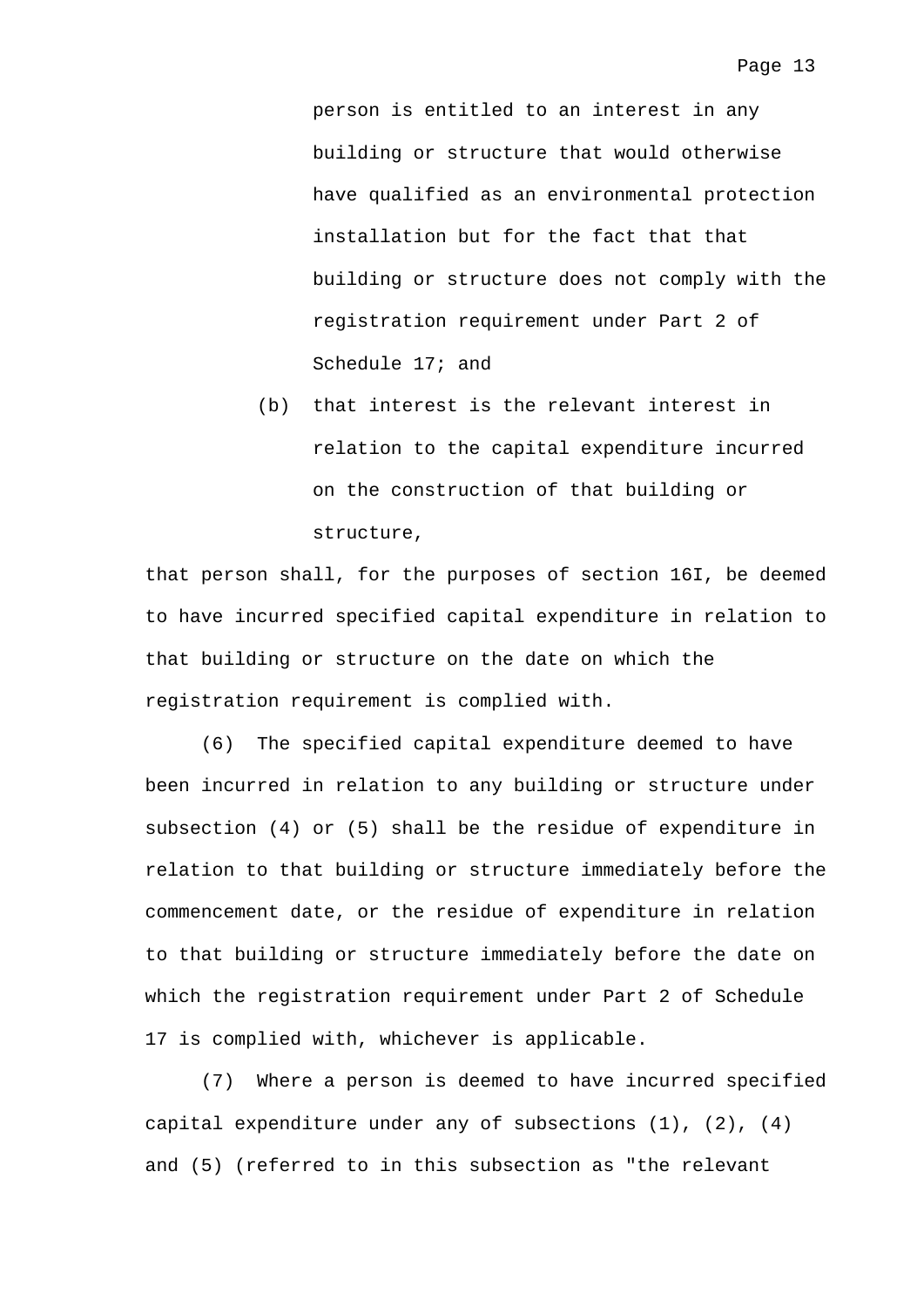provision") in the basis period for any year of assessment, the relevant provision applies to him only if he, at any time within one month after the date on which a notice of the assessment made in respect of that year of assessment under section 59 is given under section 62, elects in writing that the relevant provision shall so apply to him.

(8) An election under subsection (7), once made, is irrevocable.".

#### **5. Approved charitable donations**

 (1) The heading of section 26C is amended by adding "**(Part IVA)**" after "**donations**".

 (2) Section 26C(2A)(b) is repealed and the following substituted –

- "(b) for the year of assessment commencing on 1 April 2003 or any subsequent year of assessment up to and including the year of assessment commencing on 1 April 2007, 25%;
	- (c) for any year of assessment commencing on or after 1 April 2008, 35%.".

### **6. Section added**

The following is added –

"**90. Reduction of taxes for year of assessment 2007/08** 

 Schedule 18 contains provisions relating to the reduction of property tax, salaries tax, profits tax and tax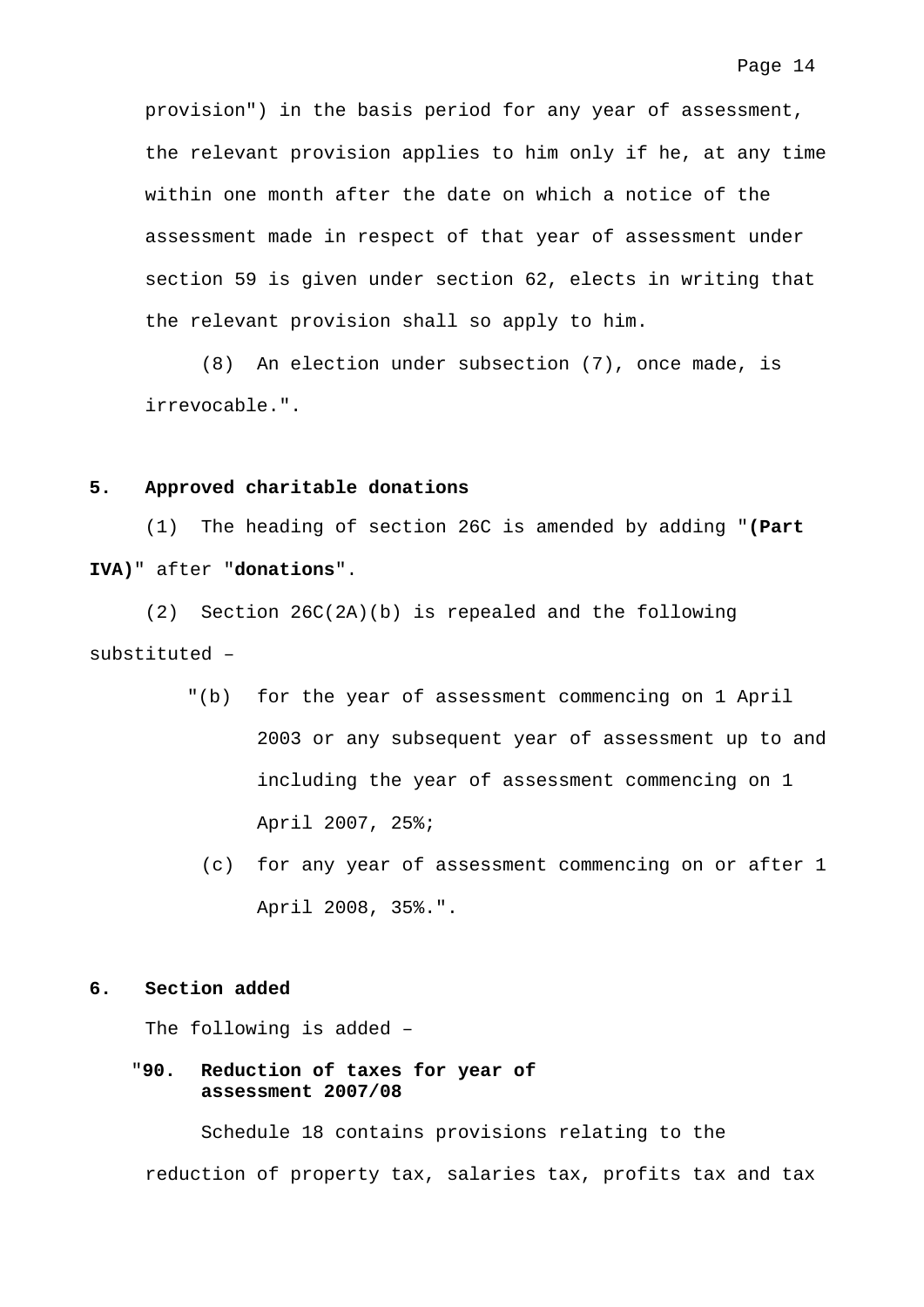under personal assessment for the year of assessment commencing on 1 April 2007.".

## **7. Standard rate**

 (1) Schedule 1 is amended by repealing "For the year of assessment 2004/05 and for each year after that year" and substituting "For the years of assessment 2004/05 to 2007/08 inclusive".

 (2) Schedule 1 is amended by adding at the end – "For the year of assessment 2008/09 and for each year after that year - 15%.".

#### **8. Rates**

 (1) Schedule 2 is amended in the subheading "For the year of assessment 2007/08 and for each year after that year" by repealing "and for each year after that year".

(2) Schedule 2 is amended by adding at the end –

"For the year of assessment 2008/09 and for each year after that year

#### SECOND COLUMN THIRD COLUMN

|  | (a) Upon the first $$40,000$ | $2\,$        |
|--|------------------------------|--------------|
|  | (b) Upon the next $$40,000$  | 7%           |
|  | $(c)$ Upon the next \$40,000 | $12$ $\circ$ |
|  | (d) Upon the remainder       | 17%".        |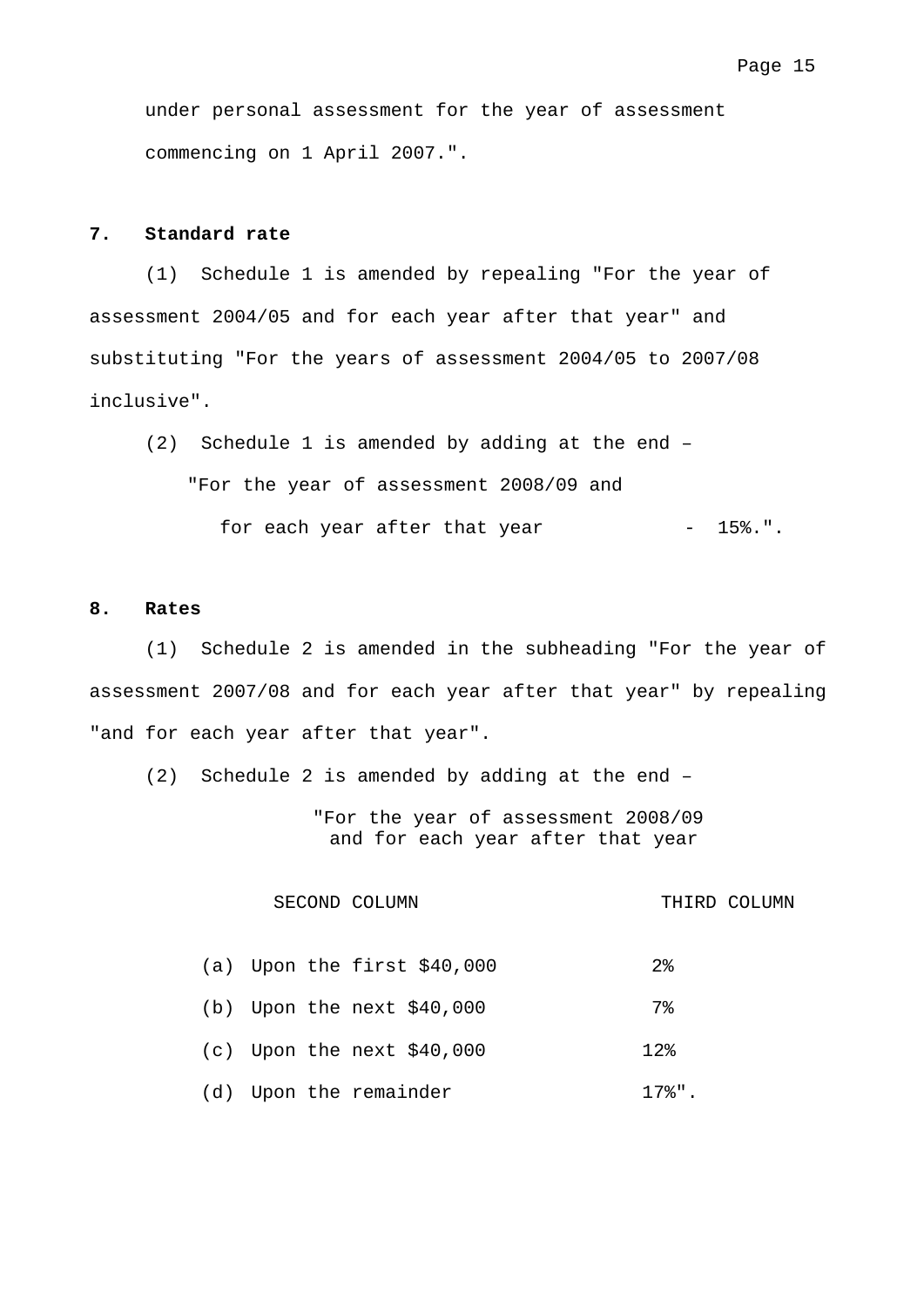## **9. Allowances**

 (1) Schedule 4 is amended in the subheading "For the year of assessment 2007/08 and for each year after that year" by repealing "and for each year after that year".

(2) Schedule 4 is amended by adding at the end –

"For the year of assessment 2008/09 and for each year after that year

|       | FIRST COLUMN                 | SECOND COLUMN              |
|-------|------------------------------|----------------------------|
|       | (section)                    | (the prescribed<br>amount) |
| $1$ . | Section 28 (basic allowance) | \$108,000                  |
| $2$ . | Section 29 (married person's |                            |
|       | allowance)                   | \$216,000                  |
| 3.    | Section 30 (dependent parent |                            |
|       | allowance) -                 |                            |
|       | $(a)$ subsection $(3)(a)$    | \$30,000                   |
|       | $(b)$ subsection $(3)(b)$    | \$30,000                   |
|       | $(c)$ subsection $(3A)(a)$   | \$15,000                   |
|       | $(d)$ subsection $(3A)(b)$   | \$15,000                   |
|       | (e) subsection $(4)(a)$      | \$12,000                   |
| 4.    | Section 30A (dependent       |                            |
|       | grandparent allowance) -     |                            |
|       | $(a)$ subsection $(3)(a)$    | \$30,000                   |
|       | subsection (3)(b)<br>(b)     | \$30,000                   |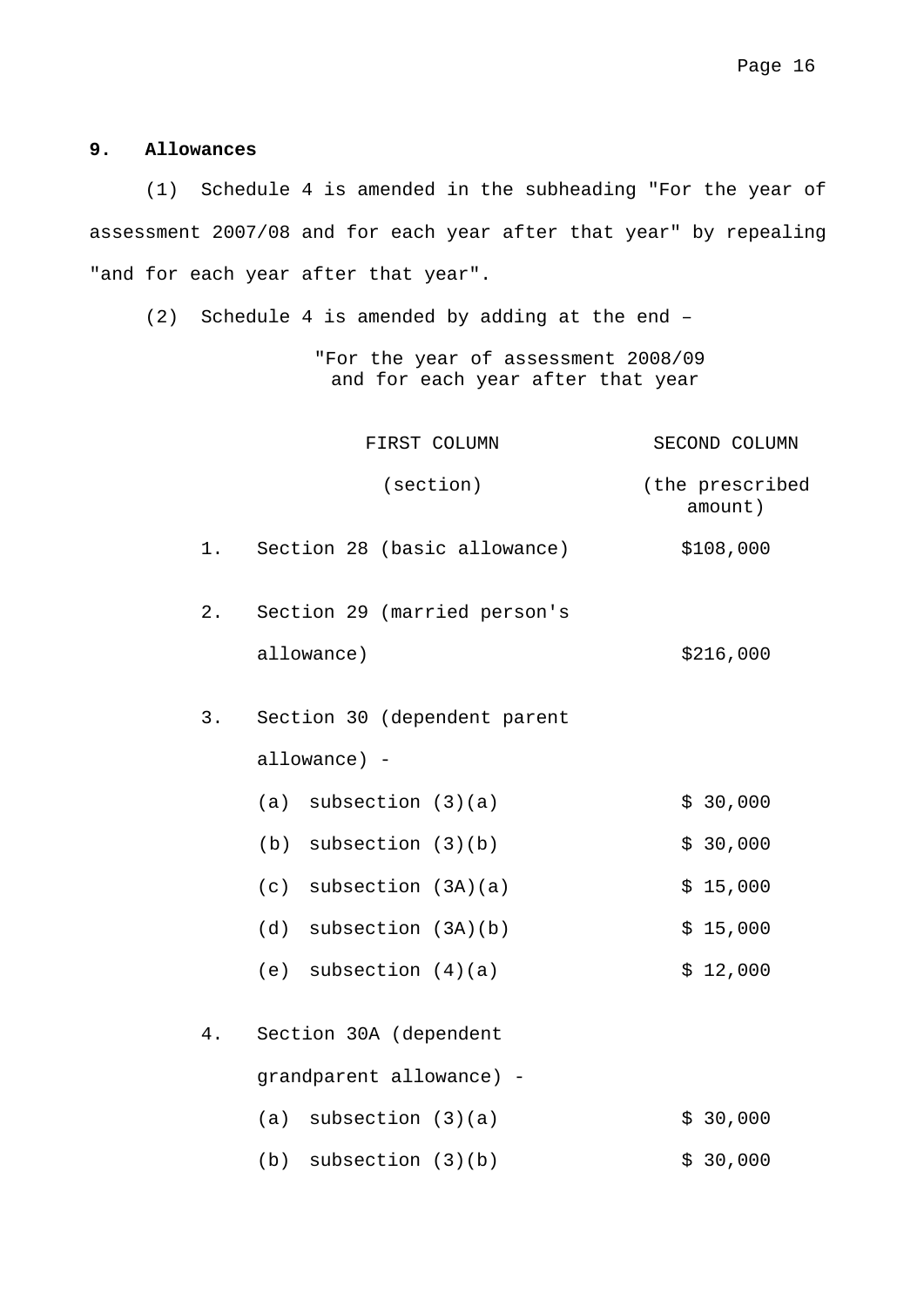|      | $(c)$ subsection $(3A)(a)$     | \$15,000          |
|------|--------------------------------|-------------------|
|      | subsection (3A)(b)<br>(d)      | \$15,000          |
|      | (e) subsection $(4)(a)$        | \$12,000          |
| $5.$ | Section 30B(1) (dependent      |                   |
|      | brother or dependent sister    |                   |
|      | allowance)                     | \$30,000          |
| б.   | Section 31 (child allowance) - |                   |
|      | $(a)$ subsection $(1)$         | \$50,000 for each |
|      |                                | child             |
|      | (b) subsection (1A)            | \$50,000 for each |
|      |                                | child             |
|      | (c) subsection (5) (in         |                   |
|      | relation to subsection         |                   |
|      | $(1)$ )                        | \$450,000         |
|      | (d) subsection (5) (in         |                   |
|      | relation to subsection         |                   |
|      | $(1A)$ )                       | \$450,000         |
| 7.   | Section 31A(1) (disabled       |                   |
|      | dependant allowance)           | \$60,000          |
| 8.   | Section 32(1) (single parent   |                   |
|      | allowance)                     | \$108,000".       |

## **10. Rate of profits tax in respect of a corporation**

(1) Schedule 8 is amended by repealing "For the year of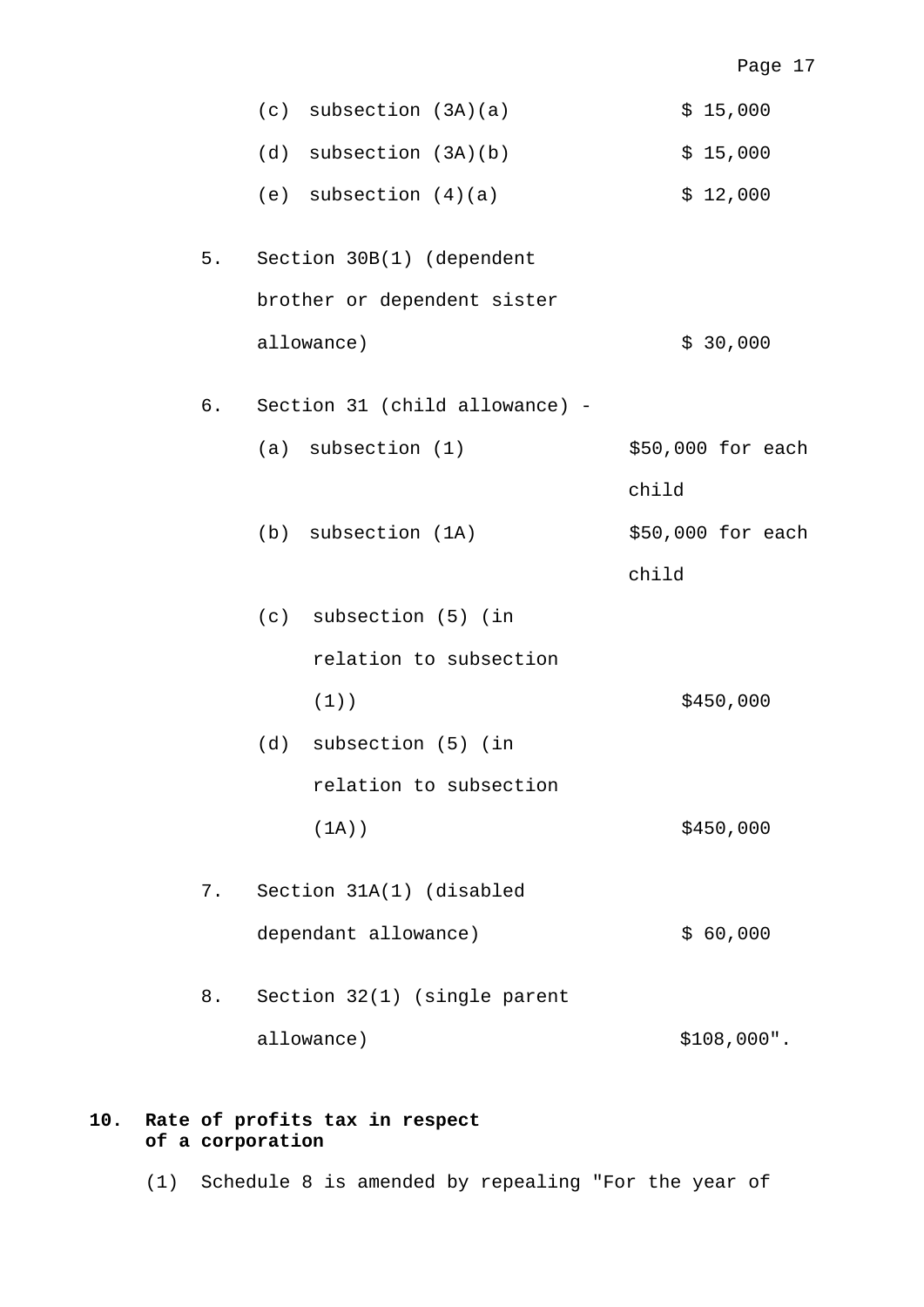assessment 2003/04 and for each year after that year" and substituting "For the years of assessment 2003/04 to 2007/08 inclusive".

 (2) Schedule 8 is amended by adding at the end - "For the year of assessment 2008/09 and for each year after that year 16½%".

### **11. Schedules 17 and 18 added**

The following are added –

"SCHEDULE 17 [ss. 16H & 16K]

#### ENVIRONMENTAL PROTECTION FACILITIES

#### PART 1

#### MACHINERY OR PLANT

1. Low noise construction machinery or plant registered under the Quality Powered Mechanical Equipment system administered by the Environmental Protection Department.

2. Air pollution control machinery or plant in compliance with the requirements under the Air Pollution Control Ordinance (Cap. 311).

3. Waste treatment machinery or plant in compliance with the requirements under the Waste Disposal Ordinance (Cap. 354).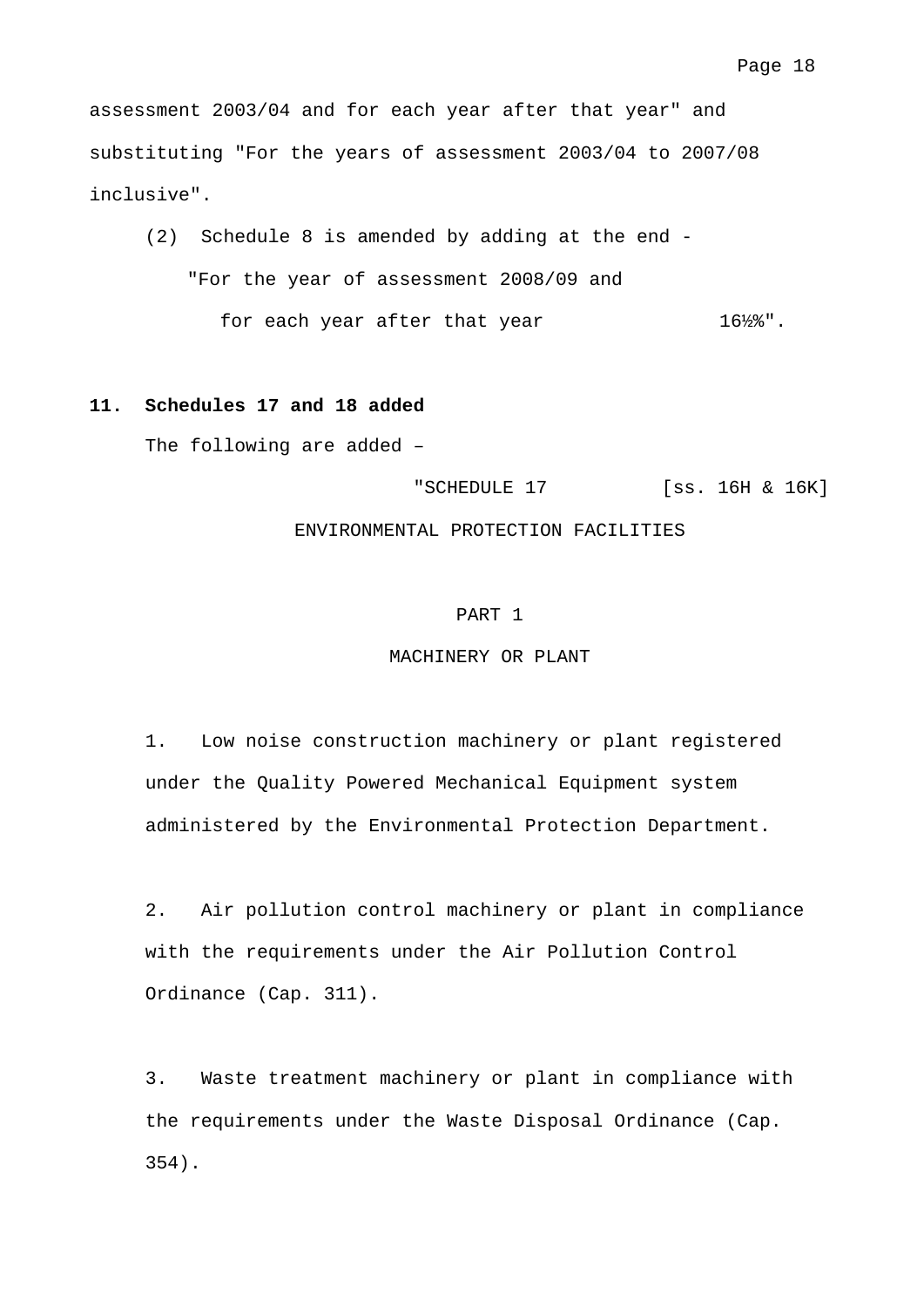4. Wastewater treatment machinery or plant in compliance with the requirements under the Water Pollution Control Ordinance (Cap. 358).

### PART 2

#### INSTALLATIONS

- 1. Any of the following installations
	- (a) solar water heating installations;
	- (b) solar photovoltaic installations;
	- (c) wind turbine installations;
	- (d) offshore wind farm installations;
	- (e) landfill gas installations;
	- (f) anaerobic digestion installations;
	- (g) thermal waste treatment installations;
	- (h) wave power installations;
	- (i) hydroelectric installations;
	- (j) bio-fuel installations;
	- (k) biomass combined-heat-and-power installations;
	- (l) geothermal installations.

2. Energy efficient building installations registered under the Hong Kong Energy Efficiency Registration Scheme for Buildings administered by the Electrical and Mechanical Services Department.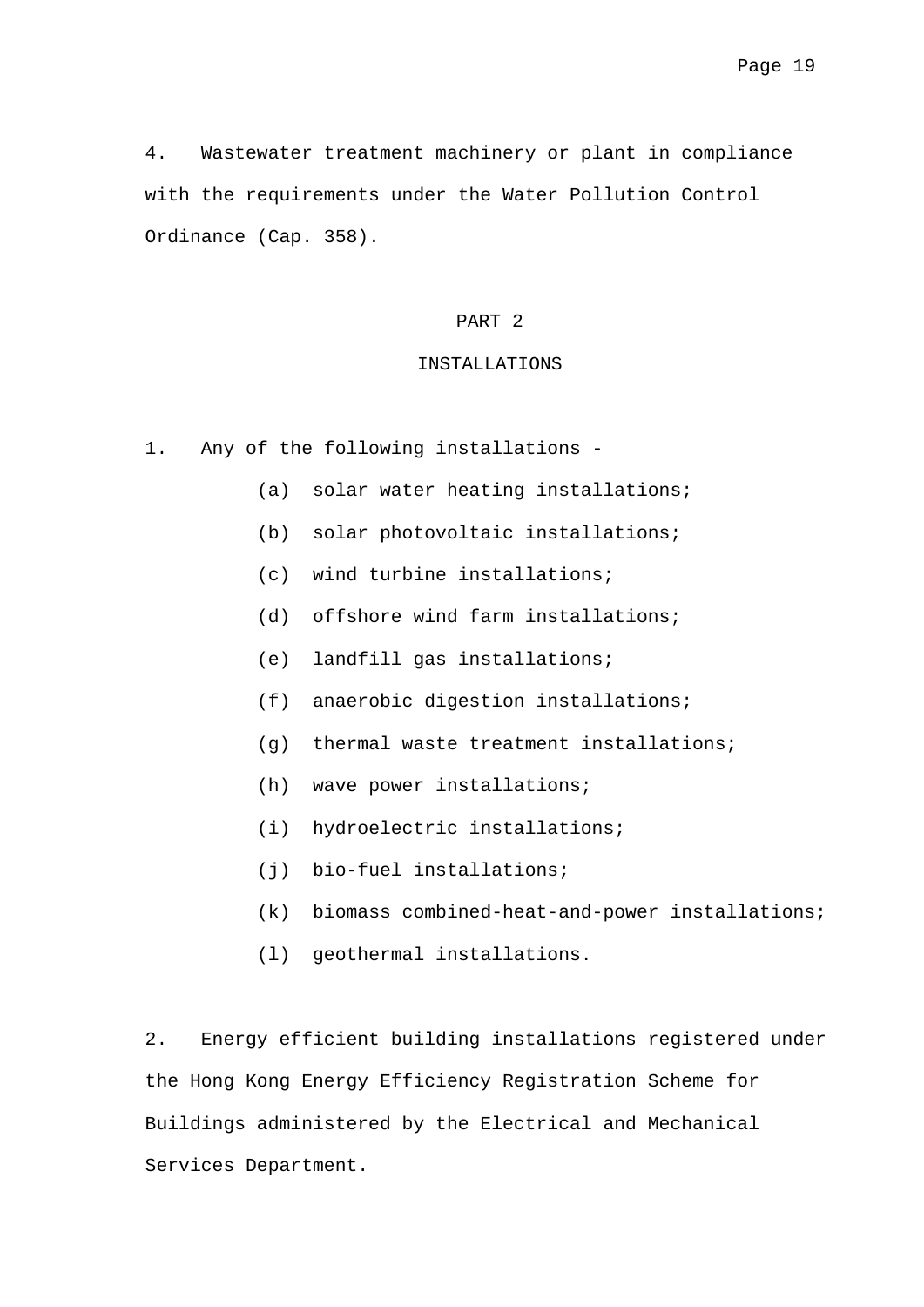#### SCHEDULE 18 [s. 90]

## REDUCTION OF TAXES FOR YEAR OF ASSESSMENT 2007/08

#### 1. **Property tax**

 (1) The amount of property tax charged under Part II of this Ordinance for the year of assessment commencing on 1 April 2007 shall be reduced by an amount equivalent to –

> (a) 75% of the amount of the tax as computed under section 5(1) of this Ordinance; or

(b) \$25,000,

whichever is the less.

(2) Where a person is the sole owner of 2 or more properties, the reduction under subsection (1) applies separately to each of those properties.

(3) Where 2 or more persons are joint owners or owners in common of 2 or more properties, the reduction under subsection (1) applies separately to each of those properties.

(4) Where 2 or more persons are joint owners or owners in common of a property, and any of them has elected to be assessed in accordance with Part VII of this Ordinance for the year of assessment commencing on 1 April 2007, the reduction under subsection (1) applies to the tax chargeable on the whole of the net assessable value of the property, and not the tax charged on the net assessable value of the property shared by those persons who have not made that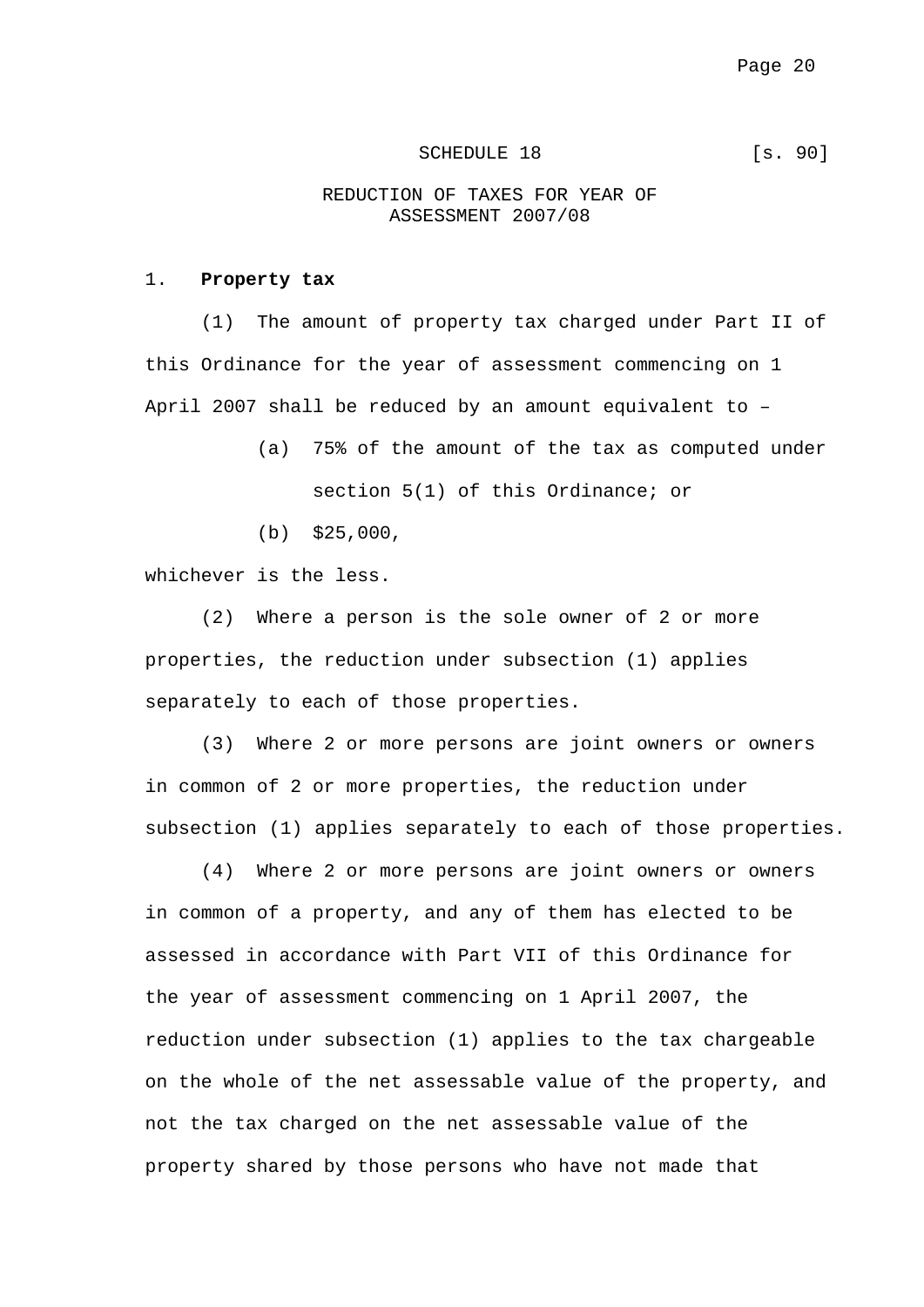election.

(5) In this section –

"property" (物業) means any land or buildings or land and buildings as defined in section 7A of this Ordinance –

- (a) that is a separate tenement for which a rateable value is estimated in accordance with section 10 of the Rating Ordinance (Cap. 116) for the financial year commencing on 1 April 2007;
- (b) if paragraph (a) does not apply, that is the subject tenement of any agreement, whether in writing or not, providing for the right of use of the land or buildings or land and buildings; or
- (c) if paragraphs (a) and (b) do not apply, that is considered as a separate tenement by the Commissioner having regard to the circumstances of the case.

#### 2. **Salaries tax**

 The amount of salaries tax charged under Part III of this Ordinance for the year of assessment commencing on 1 April 2007 shall be reduced by an amount equivalent to –

> (a) 75% of the amount of the tax as computed under section 13(1) of this Ordinance read together with section 13(2) of this Ordinance; or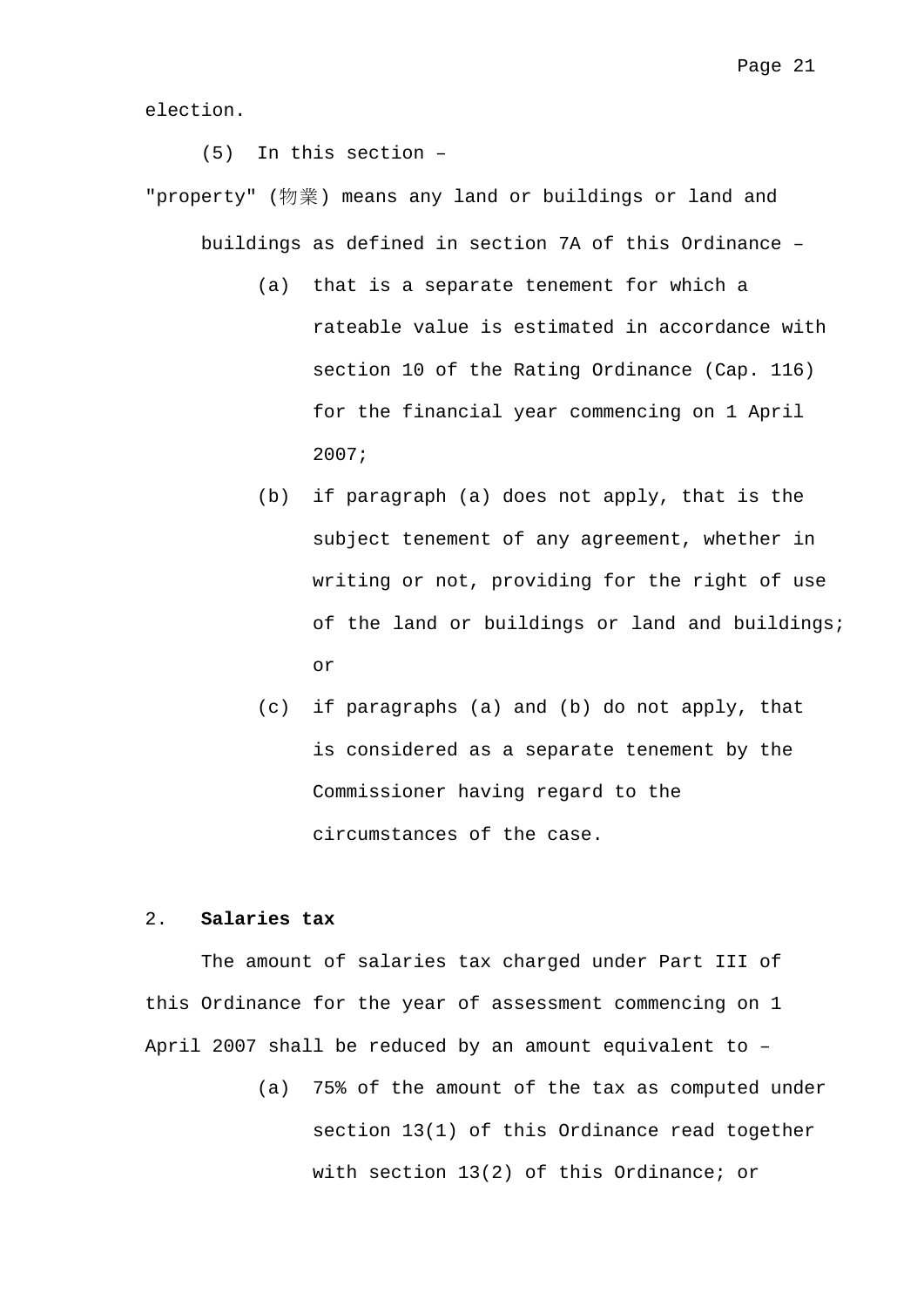(b) \$25,000,

whichever is the less.

#### 3. **Profits tax**

 (1) The amount of profits tax charged under Part IV of this Ordinance for the year of assessment commencing on 1 April 2007 shall be reduced by an amount equivalent to -

- (a) 75% of the amount of the tax as computed under section 14 of this Ordinance read together with sections 14A and 14B of this Ordinance; or
- (b) \$25,000,

whichever is the less.

 (2) Where a trade, profession or business is carried on by a partnership, and any of the partners has elected to be assessed in accordance with Part VII of this Ordinance for the year of assessment commencing on 1 April 2007, the reduction under subsection (1) applies to the tax chargeable on the whole of the net assessable profits of the trade, profession or business, and not the tax charged on the net assessable profits of the trade, profession or business shared by those partners who have not made that election.

### 4. **Tax under personal assessment**

 (1) The amount of tax charged under Part VII of this Ordinance for the year of assessment commencing on 1 April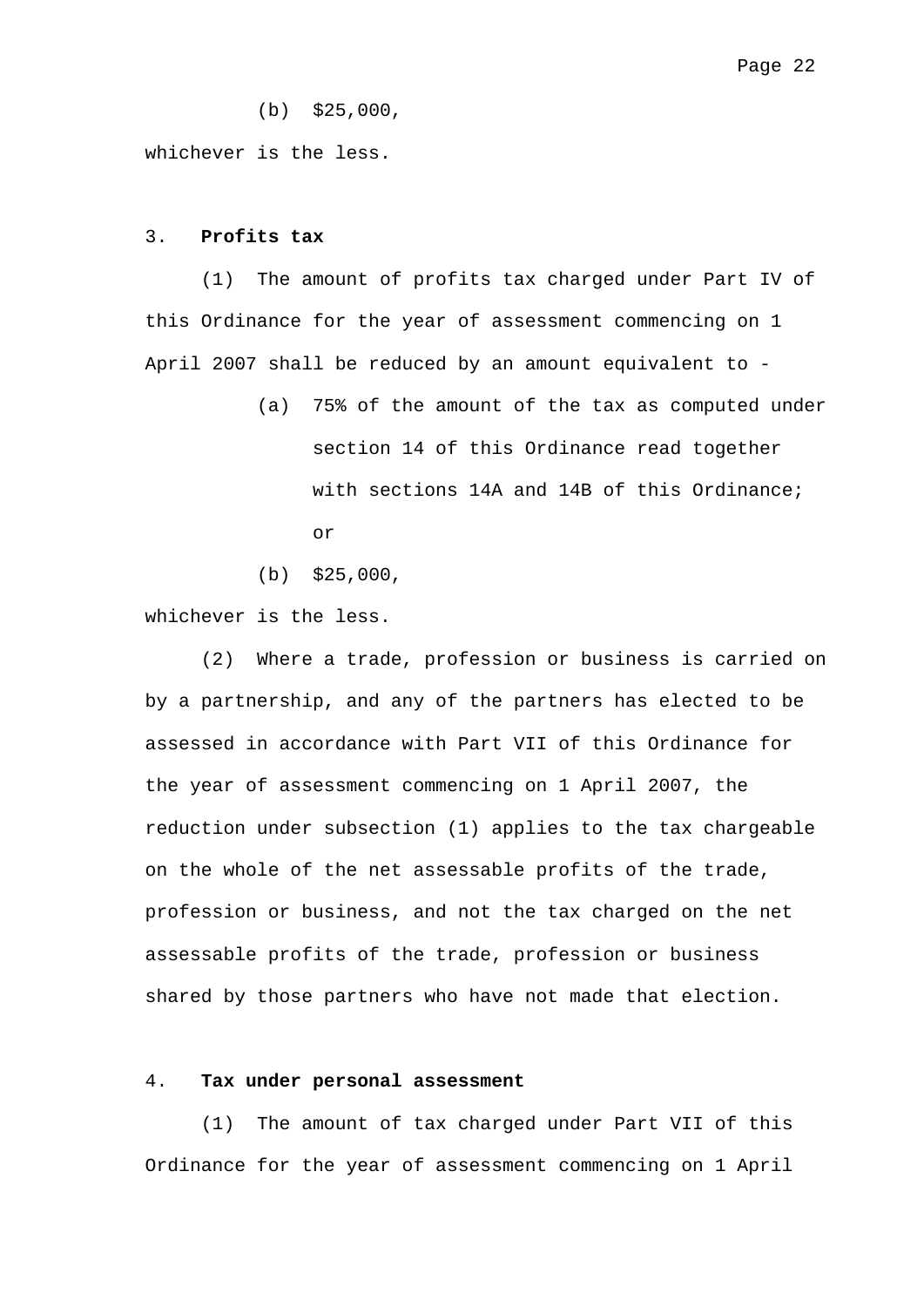2007 shall be reduced by an amount equivalent to –

- (a) 75% of the amount of the tax as computed under section 43(1) of this Ordinance read together with section 43(1A) of this Ordinance; or
- (b) \$25,000,

whichever is the less.

 (2) For the purposes of section 43(2B) of this Ordinance, in ascertaining the portion of tax to be charged on each spouse in the year of assessment commencing on 1 April 2007, the amount of tax to be apportioned between the husband and wife shall be the amount as reduced under subsection (1).".

#### PART 3

## AMENDMENTS TO HOTEL ACCOMMODATION TAX ORDINANCE

#### **12. Tax on accommodation charges**

 (1) Section 3(1) of the Hotel Accommodation Tax Ordinance (Cap. 348) is amended by repealing "of 3 per cent" and substituting "specified in the Schedule".

 (2) Section 3(2) is amended by repealing "to be levied under this section" and substituting "specified in the Schedule".

## **13. Tax to be paid and returns made to Collector**

Section 5 is amended by adding –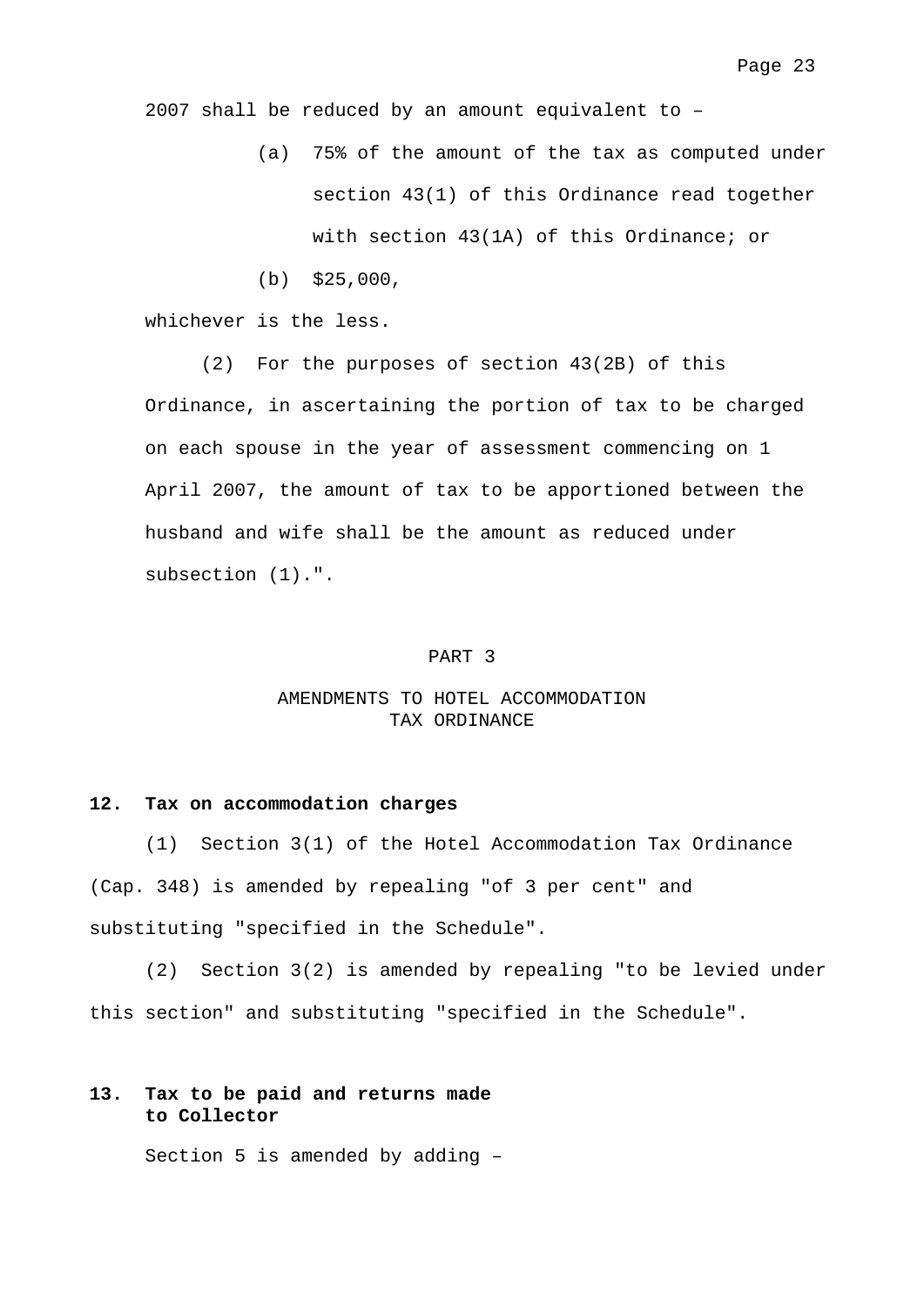"(4) Subsection (1) does not apply to any period during which the rate of tax specified in the Schedule is 0%.".

#### **14. Schedule added**

The following is added -

"SCHEDULE [ss. 3 & 5]

RATE SPECIFIED FOR PURPOSES OF SECTION 3(1)

0%".

#### PART 4

#### TRANSITIONAL PROVISIONS

#### **15. Interpretation**

(1) In this Part –

"current year of assessment" (本課稅年度) means the year of

assessment commencing on 1 April 2008;

"preceding year of assessment" (上一課稅年度) means the year of

assessment commencing on 1 April 2007;

"principal Ordinance" (《條例》) means the Inland Revenue Ordinance

(Cap. 112).

 (2) If an expression used in this Part is also used in the principal Ordinance, it has the same meaning as in the principal Ordinance.

## **16. Allowances granted for current year of assessment**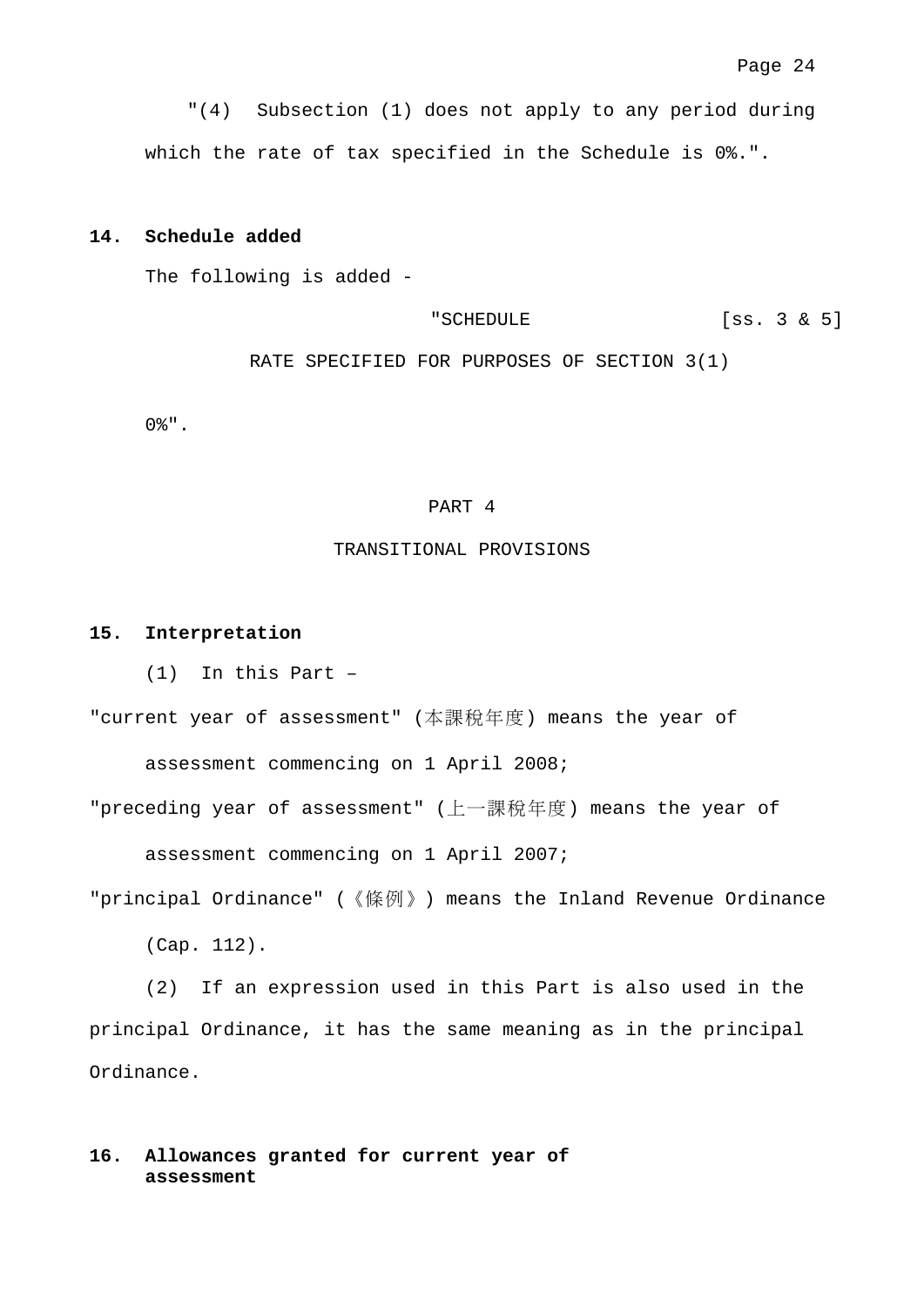(1) For the purposes of section 63C(1) of the principal Ordinance, in calculating the net chargeable income of a person for the preceding year of assessment to ascertain the provisional salaries tax in respect of the current year of assessment –

- (a) the reference to "such allowances as are under Part V permitted for that person" in section 12B(1)(b) of the principal Ordinance; and
- (b) the reference to "such allowances as are under Part V permitted in their case" in section 12B(2)(b) of the principal Ordinance,

shall be construed to mean such allowances that may be granted to that person, or that person and his or her spouse, whichever is applicable, for the current year of assessment under Part V of the principal Ordinance as amended by this Ordinance.

 (2) For the purposes of an application under section 63E(1) of the principal Ordinance to hold over the payment of provisional salaries tax in respect of the current year of assessment, the references to "net chargeable income for the year preceding the year of assessment" in section 63E(2)(a) and (b) of the principal Ordinance shall be construed to mean the net chargeable income for the preceding year of assessment as calculated in accordance with subsection (1).

## **17. Applications for holding over payment of provisional salaries tax on additional grounds**

(1) Without prejudice to section 63E of the principal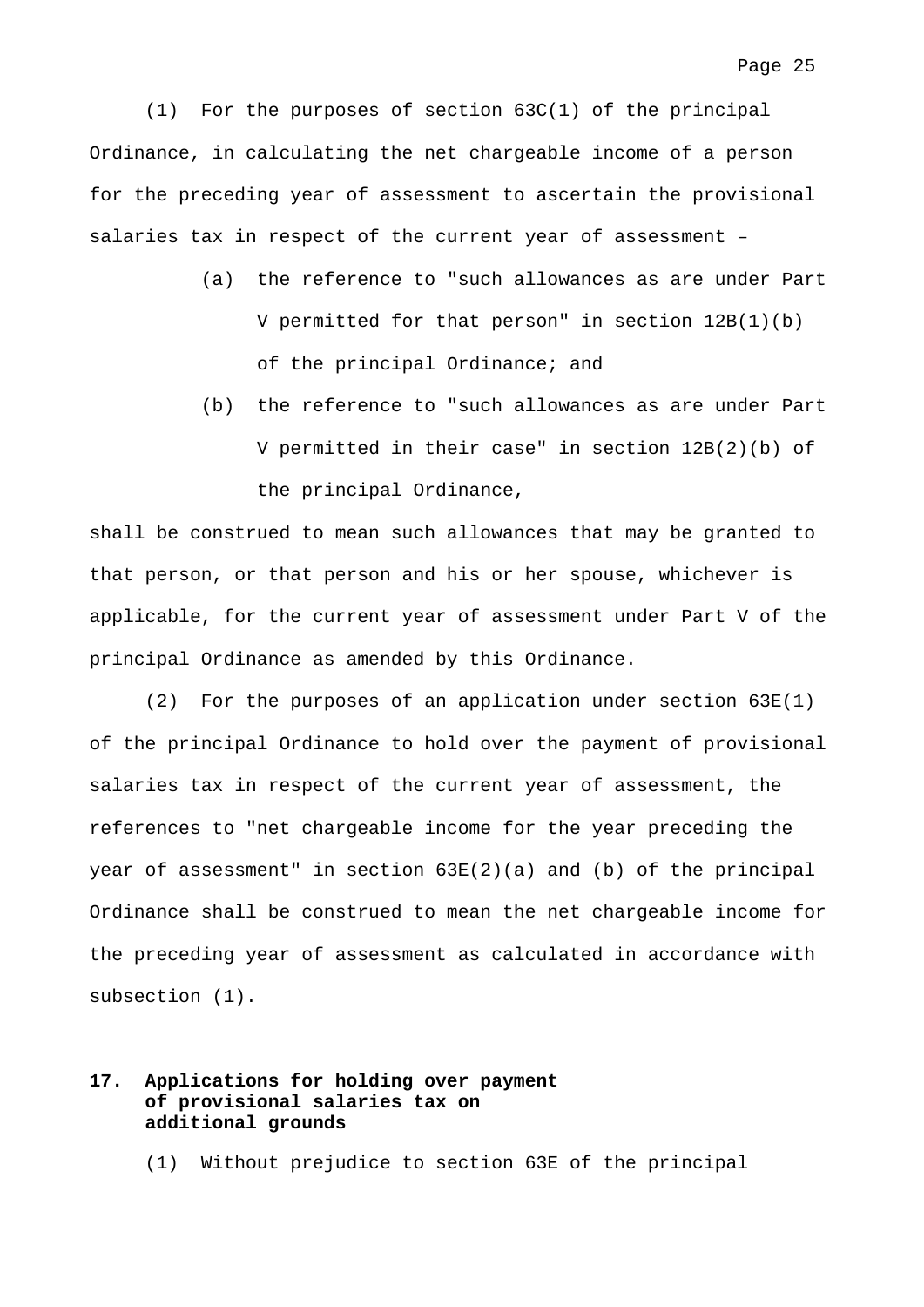Ordinance, where in relation to the current year of assessment a person is liable to pay provisional salaries tax, he may, by notice in writing lodged with the Commissioner, apply to the Commissioner on a ground specified in subsection (3) to have the payment of the whole or part of such tax held over until he is required to pay salaries tax for the current year of assessment.

 (2) An application under subsection (1) must be made not later than –

- (a) 28 days before the day by which the provisional salaries tax is to be paid; or
- (b) 14 days after the date of the notice for payment of provisional salaries tax under section 63C(6) of the principal Ordinance,

whichever is the later.

 (3) The following grounds are specified for the purposes of subsection (1) –

- (a) in the case of a person on whom tax was charged under Part III of the principal Ordinance in the preceding year of assessment, the ground that the aggregate amount of the approved charitable donations made or to be made by the person or his or her spouse, not being a spouse living apart from the person, during the current year of assessment exceeds, or is likely to exceed, 25% of –
	- (i) subject to subparagraph (ii), the person's assessable income for the preceding year of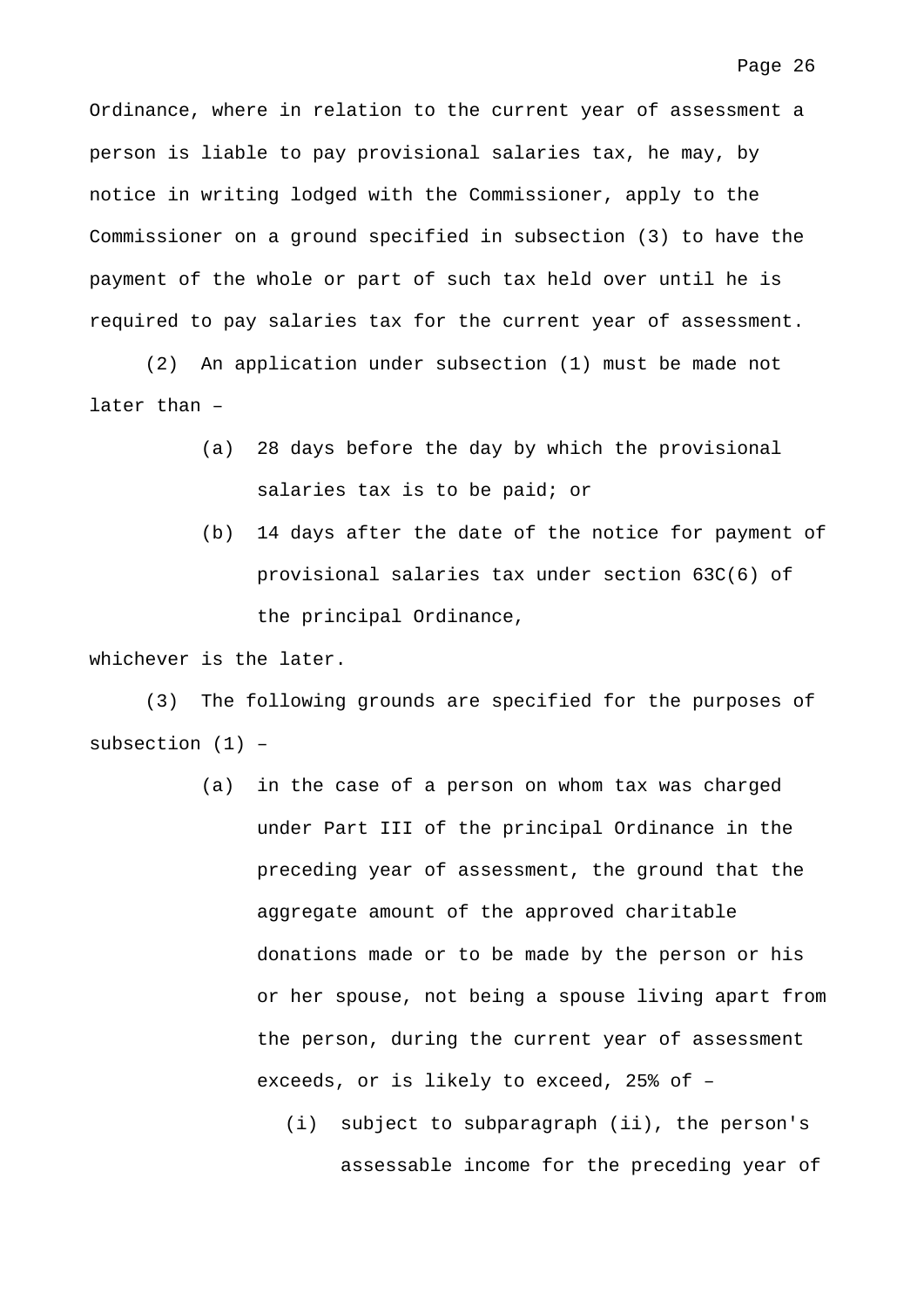assessment as reduced by the deductions provided for under section 12(1)(a) and (b) of the principal Ordinance for the preceding year of assessment; or

- (ii) if the person and his or her spouse have made an election under section 10(2) of the principal Ordinance in respect of the preceding year of assessment, the aggregate of their assessable incomes for the preceding year of assessment as reduced in each case by the deductions provided for under section 12(1)(a) and (b) of the principal Ordinance for the preceding year of assessment;
- (b) in the case of a person who has made an election under section 41 of the principal Ordinance in respect of the preceding year of assessment, the ground that the aggregate amount of the approved charitable donations made or to be made by the person or his or her spouse, not being a spouse living apart from the person, during the current year of assessment exceeds, or is likely to exceed, 25% of the aggregate of –
	- (i) the person's total income for the preceding year of assessment;
	- (ii) any sum which was allowed as a deduction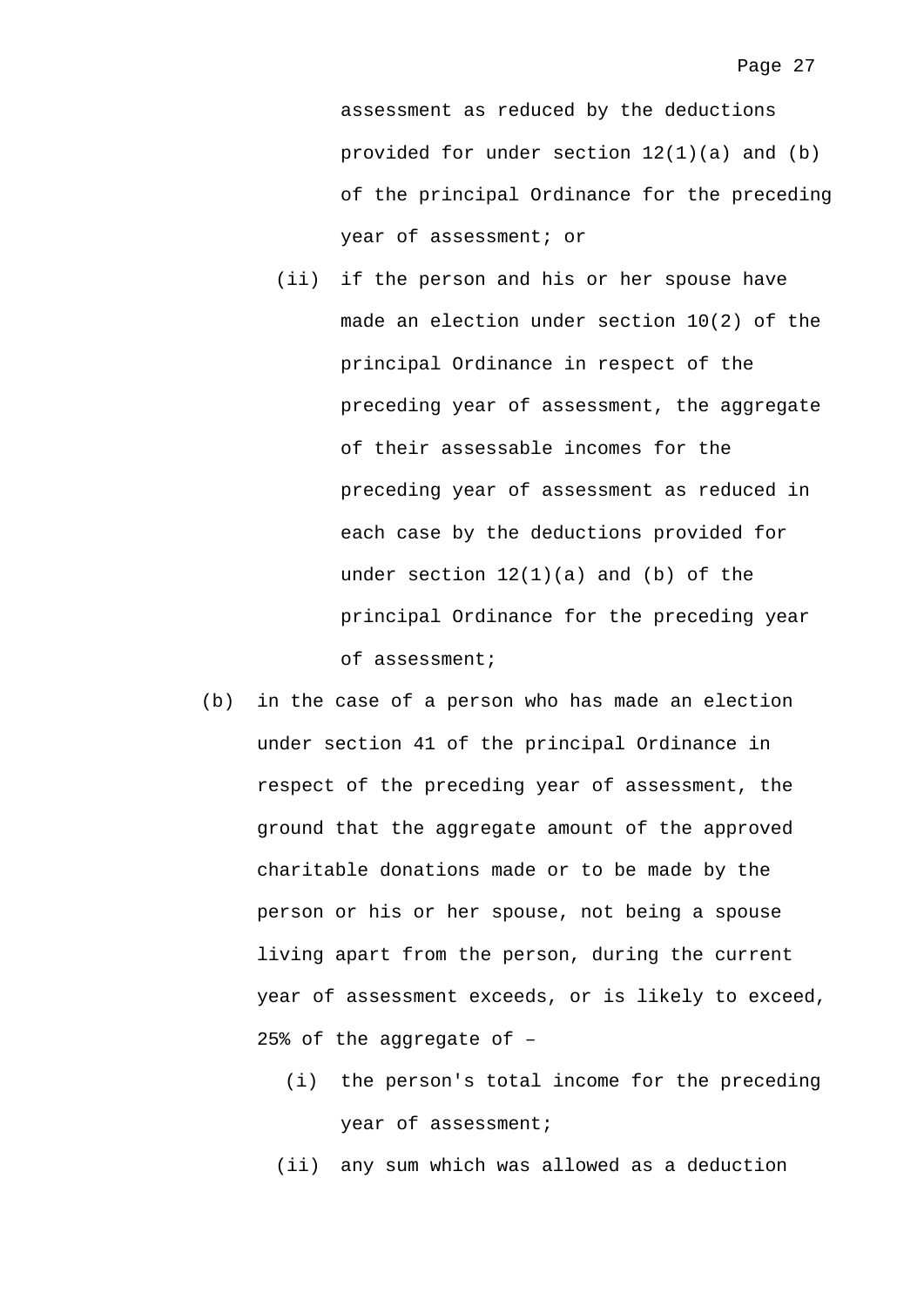under section 16D of the principal Ordinance for the preceding year of assessment; and

(iii) any sum which was allowed as a deduction under section 12(1)(e) of the principal Ordinance for the preceding year of assessment.

## **18. Applications for holding over payment of provisional profits tax on additional grounds**

 (1) Without prejudice to section 63J of the principal Ordinance, where in relation to the current year of assessment a person is liable to pay provisional profits tax, he may, by notice in writing lodged with the Commissioner, apply to the Commissioner on the ground specified in subsection (3) to have the payment of the whole or part of such tax held over until he is required to pay profits tax for the current year of assessment.

 (2) An application under subsection (1) must be made not later than –

- (a) 28 days before the day by which the provisional profits tax is to be paid; or
- (b) 14 days after the date of the notice for payment of provisional profits tax under section 63H(7) of the principal Ordinance,

whichever is the later.

 (3) The ground specified for the purposes of subsection (1) is that the aggregate amount of the approved charitable donations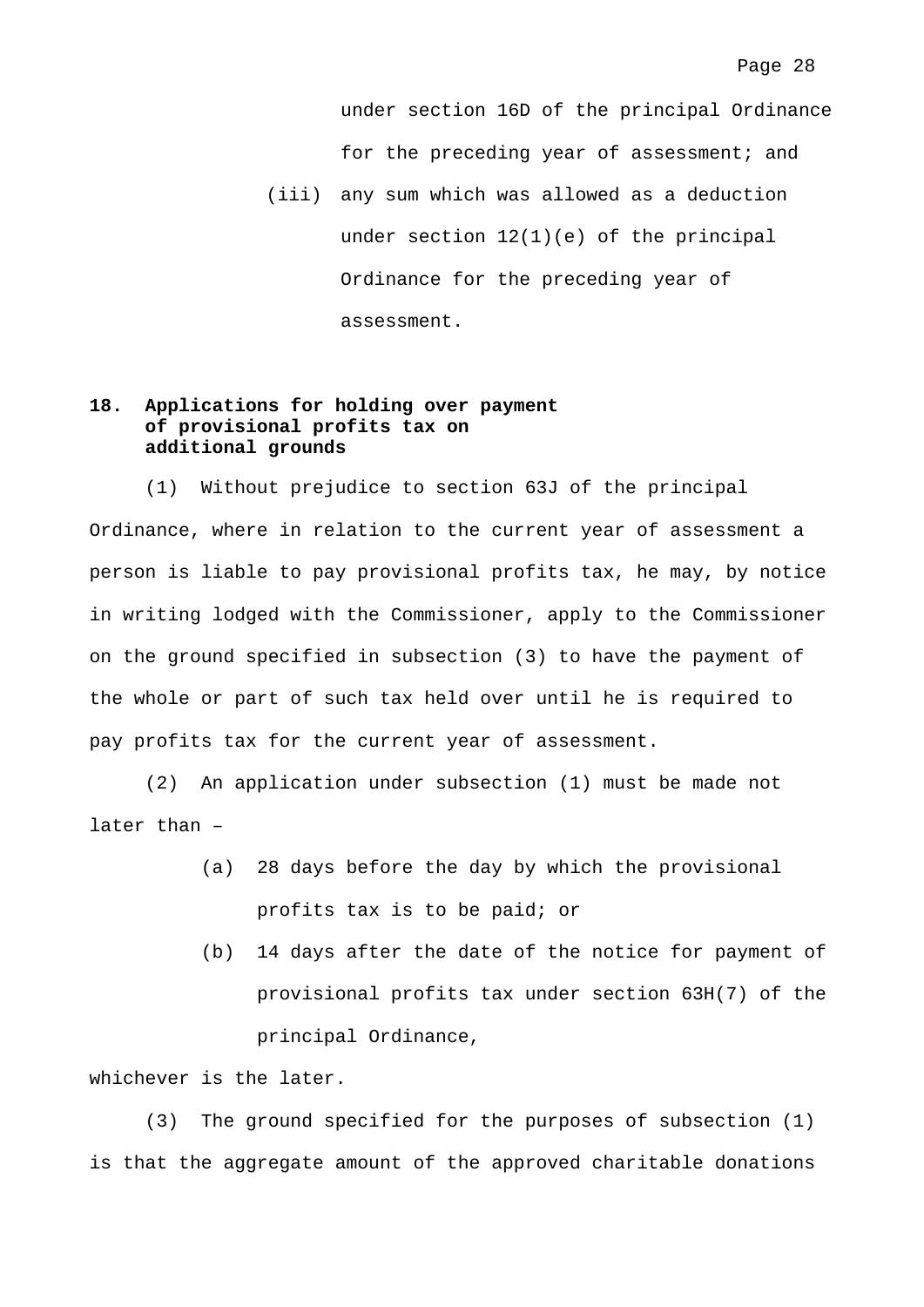made or to be made by the person during the current year of assessment exceeds, or is likely to exceed, 25% of the balance of the person's assessable profits for the preceding year of assessment after making any adjustment for the allowances and charges provided under Part VI of the principal Ordinance for the preceding year of assessment.

### **19. Applications under section 17 or 18: general provisions**

 (1) Where the Commissioner is satisfied that it is appropriate to do so, he may, either generally or in a particular case, extend the time within which an application may be made under section 17 or 18.

 (2) On receipt of an application made under section 17 or 18, the Commissioner shall consider the application and may hold over the payment of the whole or part of the provisional salaries tax or provisional profits tax.

 (3) The Commissioner shall, by notice in writing, inform the person applying under section 17 or 18 of his decision.

#### **Explanatory Memorandum**

 The purpose of this Bill is to amend the Inland Revenue Ordinance (Cap. 112) and the Hotel Accommodation Tax Ordinance (Cap. 348) to give effect to certain proposals in the 2008-2009 Budget.

2. The Bill is divided into 4 Parts.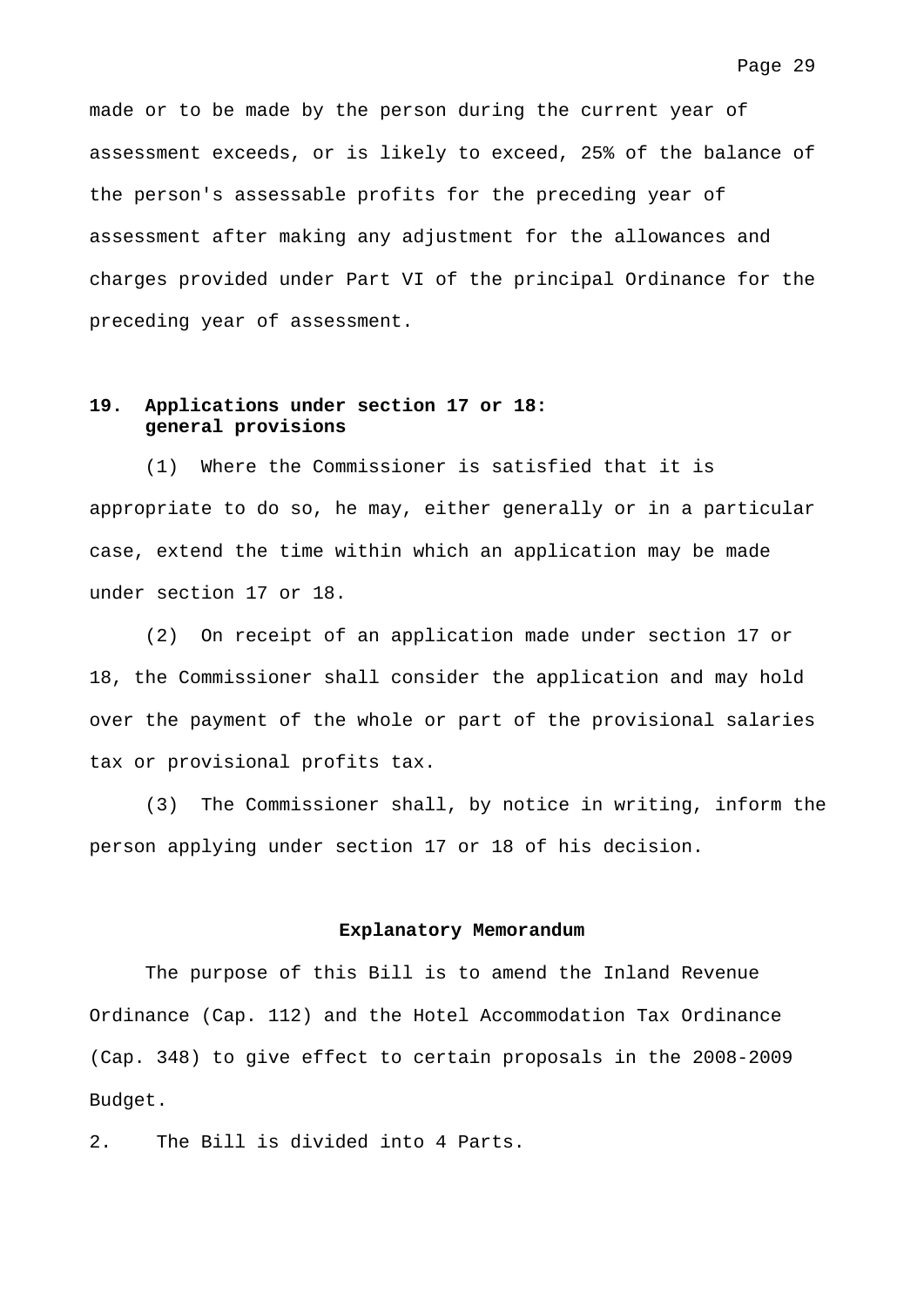#### PART 1

3. Part 1 (clauses 1 and 2) contains preliminary provisions.

4. Clause 1 provides for the short title of the Bill when enacted.

5. Clause 2 provides for the commencement of the Bill when enacted.

#### PART 2

6. Part 2 (clauses 3 to 11) amends the Inland Revenue Ordinance (Cap. 112) ("IRO").

7. Clause 3 amends section 16D of the IRO to raise the ceiling for tax deductible donations under profits tax from 25% to 35%. 8. Clauses 4 and 11 introduce the proposed sections 16H to 16K of and Schedule 17 to the IRO to accelerate the profits tax deduction for capital expenditure on environmental protection facilities.

9. Clause 5 amends section 26C of the IRO to raise the ceiling for tax deductible donations under salaries tax and personal assessment from 25% to 35%.

10. Clauses 6 and 11 introduce the proposed section 90 of and Schedule 18 to the IRO to reduce the respective amounts of property tax, salaries tax, profits tax and tax under personal assessment payable for the year of assessment 2007/08.

11. Clause 7 amends Schedule 1 to the IRO to reduce the standard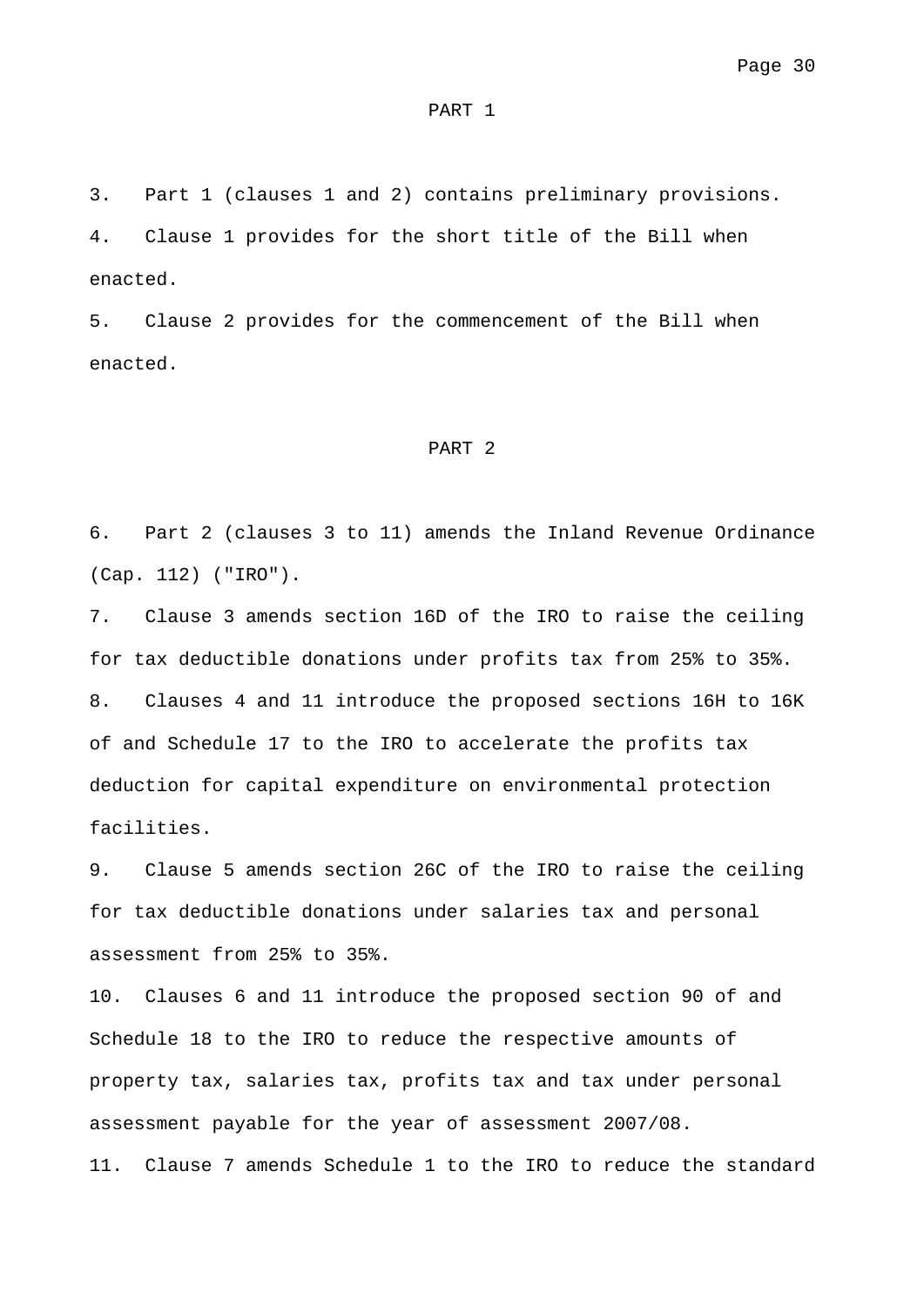rate from 16% to 15% for the year of assessment 2008/09 and subsequent years of assessment.

12. Clause 8 amends Schedule 2 to the IRO to widen marginal tax bands for salaries tax and tax under personal assessment for the year of assessment 2008/09 and subsequent years of assessment. 13. Clause 9 amends Schedule 4 to the IRO to increase the amounts of basic allowance and single parent allowance from \$100,000 to \$108,000 and the amount of married person's allowance from \$200,000 to \$216,000 for the year of assessment 2008/09 and subsequent years of assessment.

14. Clause 10 amends Schedule 8 to the IRO to reduce the rate of profits tax in respect of a corporation from 17½% to 16½% for the year of assessment 2008/09 and subsequent years of assessment.

#### PART 3

15. Part 3 (clauses 12 to 14) amends the Hotel Accommodation Tax Ordinance (Cap. 348) ("HATO").

16. Clause 12 amends section 3 of the HATO to provide that the rate of hotel accommodation tax is specified in the proposed Schedule to the HATO introduced by clause 14.

17. Clause 13 amends section 5 of the HATO to clarify that the requirement under that section to file a return on accommodation charges does not apply to any period during which the rate of hotel accommodation tax is 0%.

18. Clause 14 introduces the proposed Schedule to the HATO to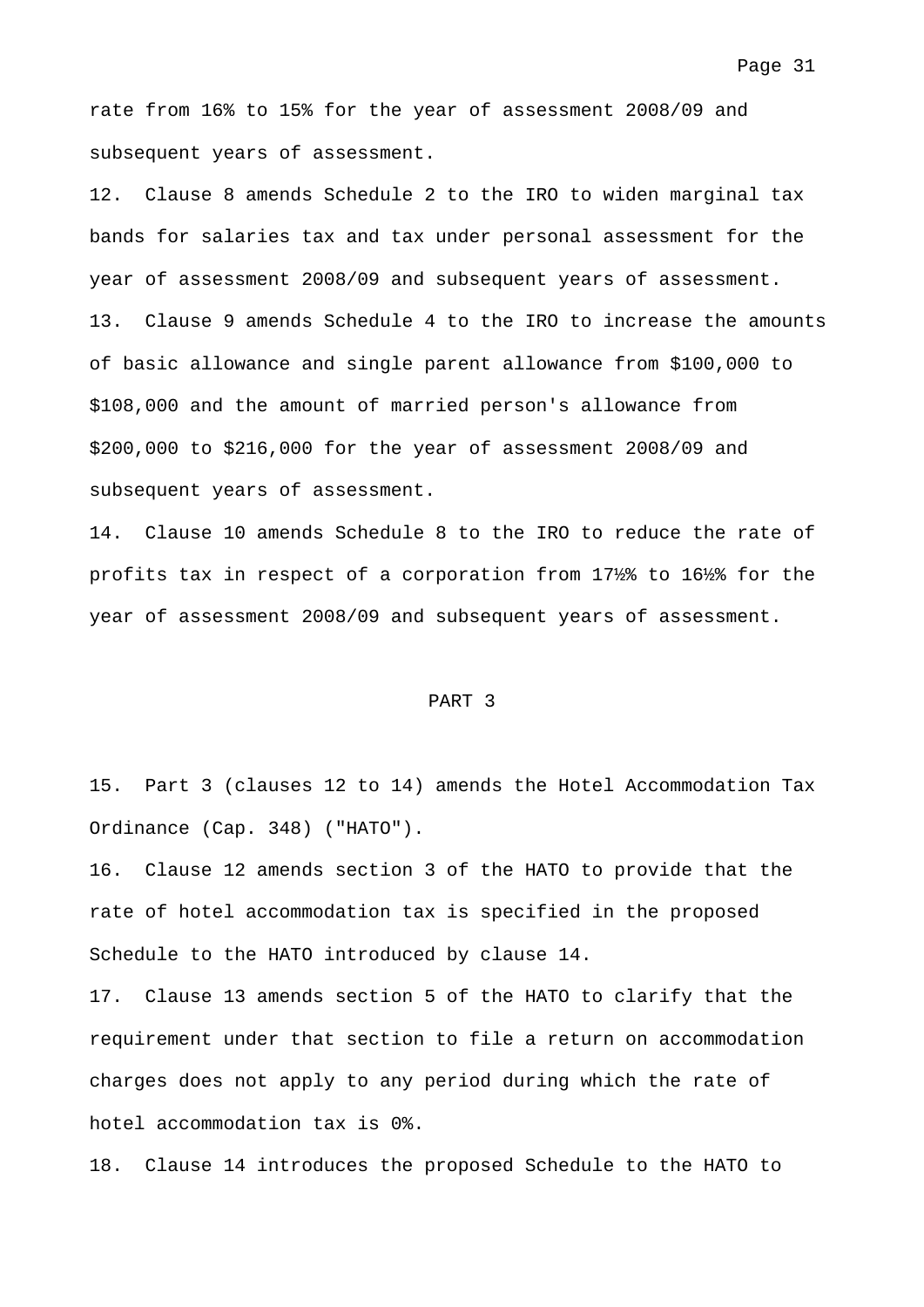reduce the rate of hotel accommodation tax from 3% of accommodation charges to 0%.

#### PART 4

19. Part 4 (clauses 15 to 19) contains transitional provisions. 20. Clause 15 contains the definitions with reference to which the provisions in Part 4 are to be interpreted.

21. Clause 16 provides for the transitional arrangements relating to the assessment of, and holding over of payment of, provisional salaries tax for the year of assessment 2008/09.

22. Clause 17 provides for the transitional arrangements relating to the holding over of payment of provisional salaries tax for the year of assessment 2008/09 on specified additional grounds.

23. Clause 18 provides for the transitional arrangements relating to the holding over of payment of provisional profits tax for the year of assessment 2008/09 on specified additional grounds.

24. Clause 19 contains general provisions applicable to clauses 17 and 18.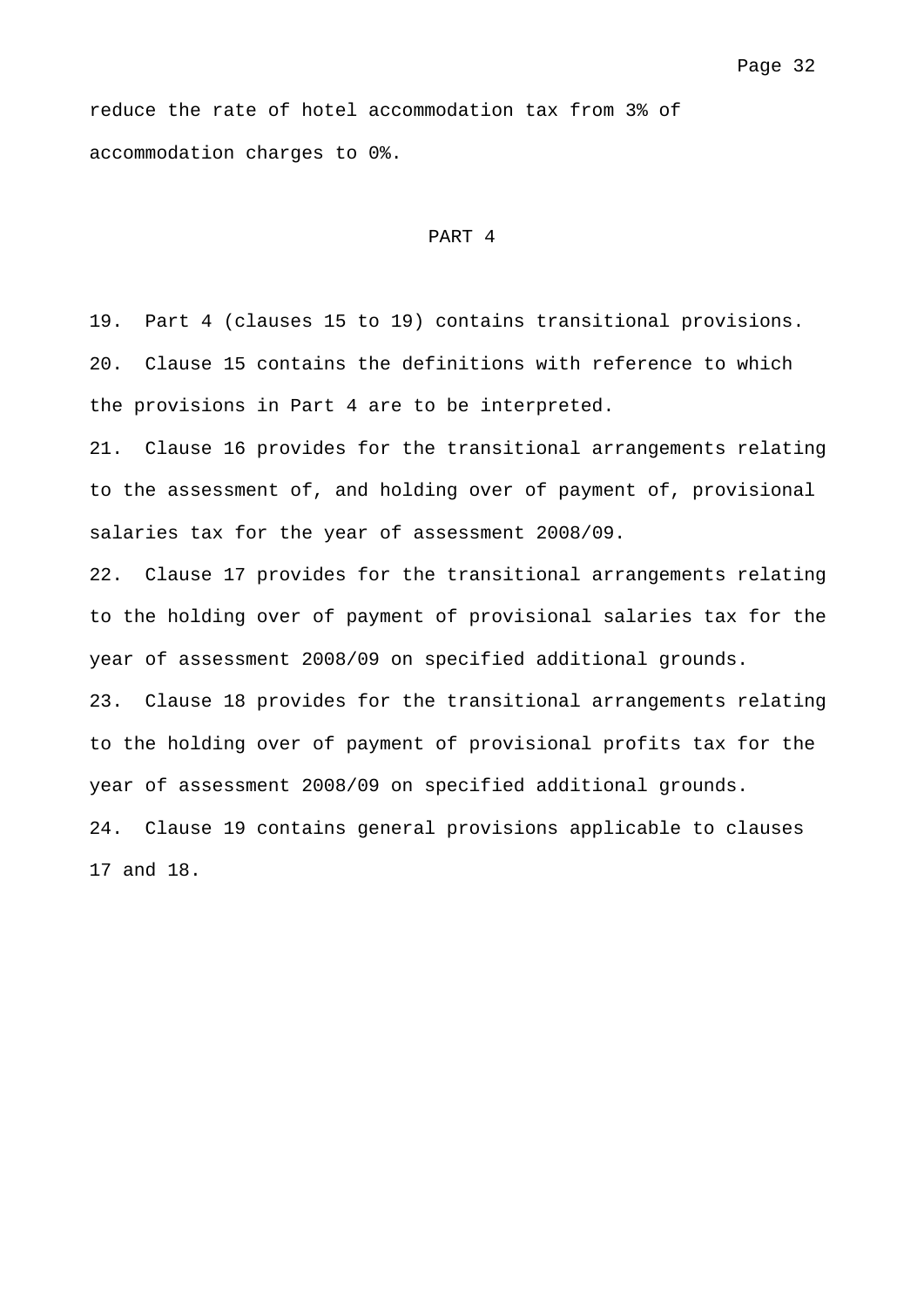# **Financial Implications**

Lowering the standard rate and corporate tax rate will cost the Government about \$5,360 million a year. Increasing personal allowances and widening tax bands will cost the Government about \$2,310 million a year. Increasing the deduction ceiling for approved charitable donations will cost the Government about \$80 million a year. Offering a one-off reduction of salaries tax, tax under personal assessment, profits tax and property tax for 2007-08 by 75%, subject to a ceiling of \$25,000, will cost the Government about \$14,810 million in 2008-09. Waiving the hotel accommodation tax will cost the Government \$470 million a year. It is difficult to assess the financial implications of allowing a more concessionary profits tax deduction for capital expenditure on environment-friendly facilities but the impact is not expected to be significant.

# **Economic Implications**

The proposed concessionary tax measures will help to fulfill the objectives of promoting long-term development and leaving wealth with the people, as set out in the 2008-09 Budget Speech. Specifically, lowering the standard rate and corporate tax rate will help to enhance the attractiveness of Hong Kong as a business hub and to draw talented people to work and live here. Waiving the hotel accommodation tax will help promote inbound tourism and strengthen the competitiveness of the hotel industry. The other proposed concessionary tax measures will also help relieve the tax burden of individual taxpayers and small and medium enterprises as well as promote environmental protection. The savings from tax payments can be expected to provide some mild stimulus to aggregate spending and hence the overall economy, with the impact spreading over the coming two years or so.